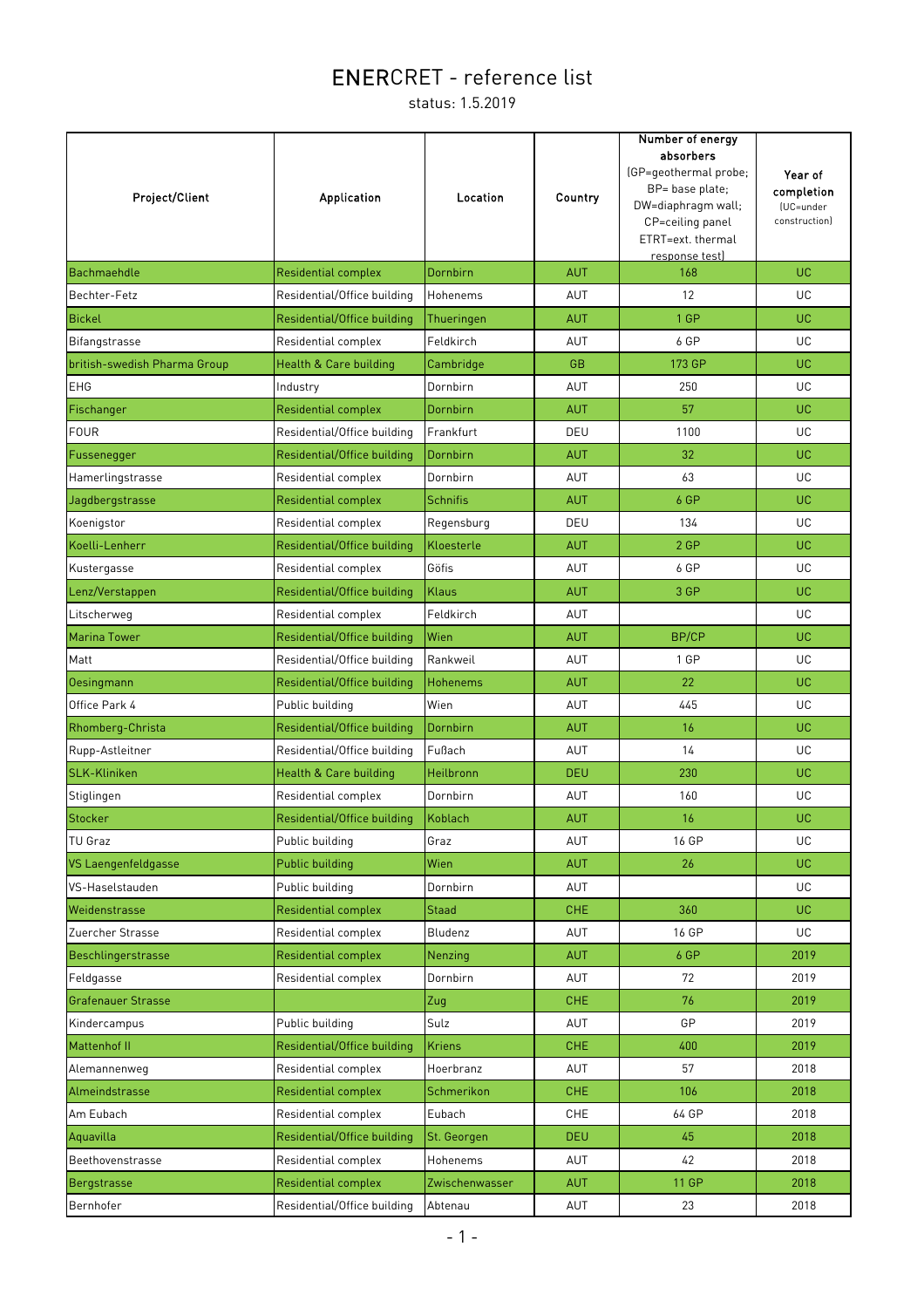| Project/Client                   | <b>Application</b>          | Location         | Country    | Number of energy<br>absorbers<br>(GP=geothermal probe;<br>BP= base plate;<br>DW=diaphragm wall;<br>CP=ceiling panel<br>ETRT=ext. thermal<br>response test) | Year of<br>completion<br>(UC=under<br>construction) |
|----------------------------------|-----------------------------|------------------|------------|------------------------------------------------------------------------------------------------------------------------------------------------------------|-----------------------------------------------------|
| <b>Bezlanovits-Stemer</b>        | Residential/Office building | <b>Vandans</b>   | <b>AUT</b> | 1 GP                                                                                                                                                       | 2018                                                |
| <b>Brantmannstrasse</b>          | Residential/Office building | Hoerbranz        | AUT        | 20                                                                                                                                                         | 2018                                                |
| Breitenfurterstraße              | <b>Public building</b>      | Wien             | <b>AUT</b> | <b>TRT</b>                                                                                                                                                 | 2018                                                |
| Celgene                          | Health & Care building      | Couvet           | CHE        | 257                                                                                                                                                        | 2018                                                |
| Christensen                      | Residential/Office building | <b>Hohenems</b>  | <b>AUT</b> | 1 GP                                                                                                                                                       | 2018                                                |
| Dobler                           | Residential/Office building | <b>Batschuns</b> | AUT        | 2 GP                                                                                                                                                       | 2018                                                |
| Drei Koenig                      | <b>Residential complex</b>  | Egg              | <b>AUT</b> | 4 GP                                                                                                                                                       | 2018                                                |
| Ellensohn                        | Residential/Office building | Dalaas           | <b>AUT</b> | 2 GP                                                                                                                                                       | 2018                                                |
| Fedele                           | Residential/Office building | <b>Schruns</b>   | <b>AUT</b> | 2 GP                                                                                                                                                       | 2018                                                |
| Fussenegger                      | Residential/Office building | Feldkirch        | AUT        | 2 GP                                                                                                                                                       | 2018                                                |
| Hauptmann-Amann-Strasse          | <b>Residential complex</b>  | Feldkirch        | <b>AUT</b> | <b>14 GP</b>                                                                                                                                               | 2018                                                |
| Herrenhofgasse                   | Residential complex         | Feldkirch        | AUT        | 5 GP                                                                                                                                                       | 2018                                                |
| Hoernliweg                       | Residential/Office building | <b>Baech</b>     | <b>CHE</b> | 46                                                                                                                                                         | 2018                                                |
| Hybridhochhaus Senckenberganlage | Residential/Office building | Frankfurt        | DEU        | $45 + DW$                                                                                                                                                  | 2018                                                |
| Jedlersdorferplatz               | Residential complex         | Wien             | <b>AUT</b> | 27                                                                                                                                                         | 2018                                                |
| Kraus                            | Residential/Office building | Dornbirn         | AUT        | 1 GP                                                                                                                                                       | 2018                                                |
| Madlener                         | Residential/Office building | <b>Roethis</b>   | <b>AUT</b> | 2 GP                                                                                                                                                       | 2018                                                |
| Maehdergasse                     | Residential complex         | Dornbirn         | AUT        | 24                                                                                                                                                         | 2018                                                |
| Mathis                           | Residential/Office building | Hohenems         | <b>AUT</b> | 28                                                                                                                                                         | 2018                                                |
| Mattenhof I                      | Residential/Office building | Kriens           | CHE        | 1200                                                                                                                                                       | 2018                                                |
| Michler                          | <b>Residential complex</b>  | Dornbirn         | <b>AUT</b> | 10                                                                                                                                                         | 2018                                                |
| New Papworth Hospital            | Health & Care building      | Cambridge        | GB         | 124 GP                                                                                                                                                     | 2018                                                |
| Obdorfpark                       | Residential complex         | <b>Bludenz</b>   | <b>AUT</b> | <b>14 GP</b>                                                                                                                                               | 2018                                                |
| Obdorfpark                       | Residential complex         | Bludenz          | AUT        | ETRT                                                                                                                                                       | 2018                                                |
| PanGas                           | Residential/Office building | <b>Kriens</b>    | <b>CHE</b> | 225                                                                                                                                                        | 2018                                                |
| Reichenhallerstrasse             | Residential complex         | Salzburg         | AUT        | $DW + BP$                                                                                                                                                  | 2018                                                |
| Residenz Waldau                  | <b>Residential complex</b>  | Rohrschacherberg | <b>CHE</b> | 7 GP                                                                                                                                                       | 2018                                                |
| Riedmann                         | Residential/Office building | <b>Buers</b>     | AUT        | 2 GP                                                                                                                                                       | 2018                                                |
| Runggels                         | Residential complex         | Göfis            | <b>AUT</b> | 3 GP                                                                                                                                                       | 2018                                                |
| Schertler                        | Residential/Office building | Lustenau         | AUT        | 2 GP                                                                                                                                                       | 2018                                                |
| Schmidmayr                       | Residential/Office building | <b>Vandans</b>   | <b>AUT</b> | 2 GP                                                                                                                                                       | 2018                                                |
| Schwendinger                     | Residential/Office building | Dornbirn         | AUT        | 20                                                                                                                                                         | 2018                                                |
| Seibl                            | Residential/Office building | Innerbraz        | <b>AUT</b> | 1 GP                                                                                                                                                       | 2018                                                |
| Sperberweg                       | Residential complex         | Hard             | AUT        | 81                                                                                                                                                         | 2018                                                |
| Stadtbuecherei                   | Public building             | Dornbirn         | <b>AUT</b> | 7 GP                                                                                                                                                       | 2018                                                |
| Sutterluety                      | Residential/Office building | Egg              | AUT        | 3 GP                                                                                                                                                       | 2018                                                |
| Sutterlüty                       | Residential/Office building | Egg              | <b>AUT</b> | 3 GP                                                                                                                                                       | 2018                                                |
| Vonbank-Walch                    | Residential/Office building | Außerbraz        | AUT        | 1 GP                                                                                                                                                       | 2018                                                |
| Wachter                          | Residential/Office building | <b>Schruns</b>   | <b>AUT</b> | 2 GP                                                                                                                                                       | 2018                                                |
| Winner                           | Residential/Office building | Bregenz          | AUT        | 3 GP                                                                                                                                                       | 2018                                                |
| Zuercher Strasse                 | Residential complex         | <b>Bludenz</b>   | <b>AUT</b> | <b>TRT</b>                                                                                                                                                 | 2018                                                |
| Altgasse                         | Residential complex         | Bregenz          | AUT        | 28                                                                                                                                                         | 2017                                                |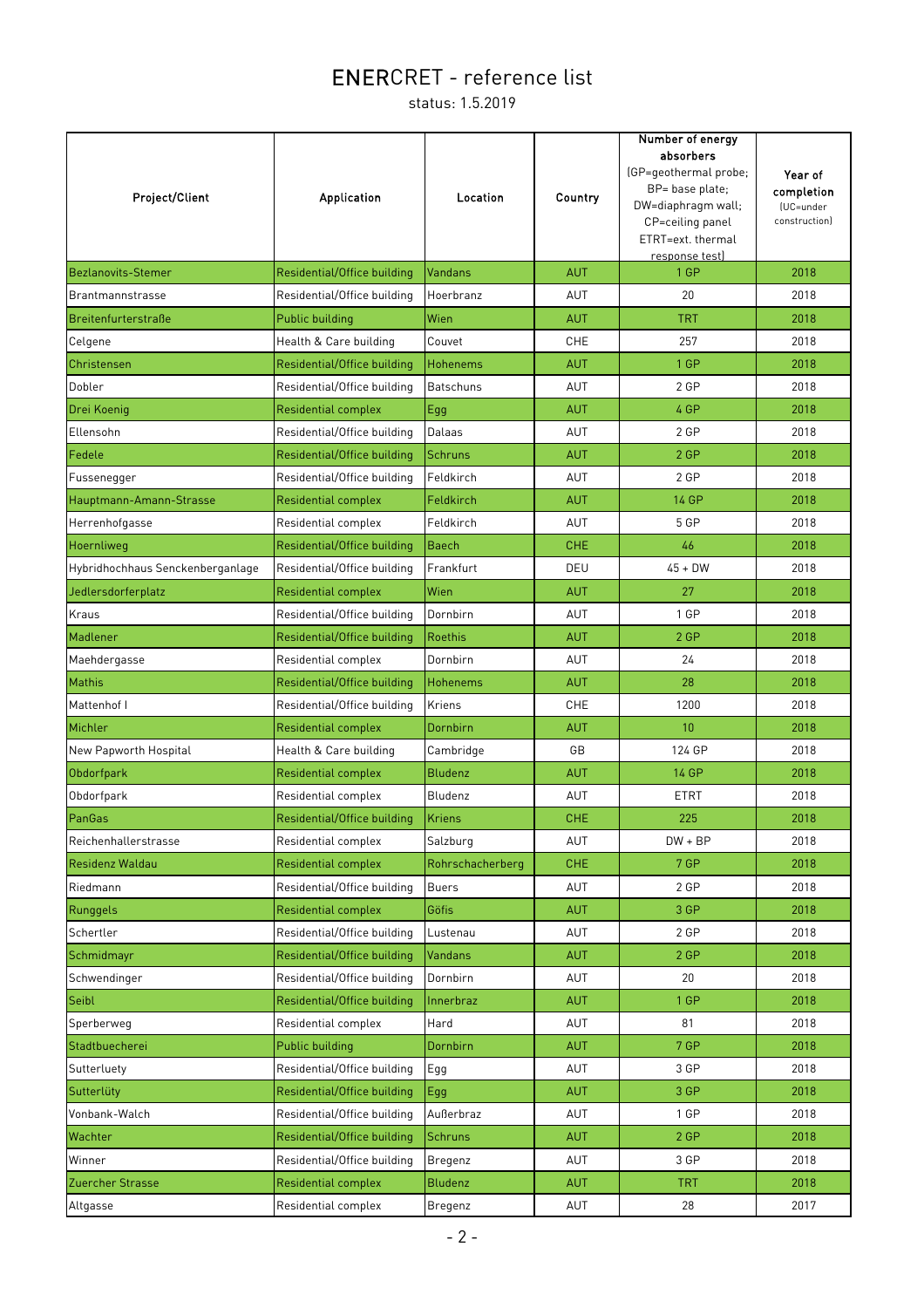| Project/Client                    | <b>Application</b>          | Location                | Country    | Number of energy<br>absorbers<br>(GP=geothermal probe;<br>BP= base plate;<br>DW=diaphragm wall;<br>CP=ceiling panel<br>ETRT=ext. thermal<br>response test) | Year of<br>completion<br>(UC=under<br>construction) |
|-----------------------------------|-----------------------------|-------------------------|------------|------------------------------------------------------------------------------------------------------------------------------------------------------------|-----------------------------------------------------|
| Bergstrasse                       | <b>Residential complex</b>  | Zwischenwasser          | <b>AUT</b> | <b>TRT</b>                                                                                                                                                 | 2017                                                |
| Brueel                            | Residential complex         | <b>Bilten</b>           | <b>CHE</b> | 140                                                                                                                                                        | 2017                                                |
| Dorfstrasse                       | Residential complex         | Ludesch                 | <b>AUT</b> | 8 GP                                                                                                                                                       | 2017                                                |
| Holzmuehlestrasse                 | Residential complex         | Lustenau                | <b>AUT</b> | <b>TRT</b>                                                                                                                                                 | 2017                                                |
| Kaiserin-Elisabeth-Str.           | <b>Residential complex</b>  | <b>Hohenems</b>         | <b>AUT</b> | 73                                                                                                                                                         | 2017                                                |
| Kinderbetreuungseinrichtung Hofen | Public building             | Goefis                  | AUT        | 4 GP                                                                                                                                                       | 2017                                                |
| Kresser                           | Residential/Office building | Koblach                 | <b>AUT</b> | 24                                                                                                                                                         | 2017                                                |
| Landesgalerie                     | Public building             | Krems                   | AUT        | 59                                                                                                                                                         | 2017                                                |
| Loacker Recycling                 | Industry                    | Goetzis                 | <b>AUT</b> | 355                                                                                                                                                        | 2017                                                |
| MIA Systems & Software            | Office building             | Hohenems                | AUT        | 50                                                                                                                                                         | 2017                                                |
| Nachbauer                         | Residential/Office building | <b>Hohenems</b>         | <b>AUT</b> | 17                                                                                                                                                         | 2017                                                |
| Purtscher                         | Residential/Office building | Hohenems                | AUT        | 13                                                                                                                                                         | 2017                                                |
| Quadrolith                        | Industry                    | Baar                    | <b>CHE</b> | 170                                                                                                                                                        | 2017                                                |
| Rosenthalstrasse                  |                             | Basel                   | CHE        | <b>ETRT</b>                                                                                                                                                | 2017                                                |
| Schedler                          | Residential/Office building | Dornbirn                | <b>AUT</b> | 16                                                                                                                                                         | 2017                                                |
| Sitzenberg                        |                             | Sitzenberg              | AUT        | <b>ETRT</b>                                                                                                                                                | 2017                                                |
| Solarhuus                         | <b>Residential complex</b>  | Reichenburg             | <b>CHE</b> | 244                                                                                                                                                        | 2017                                                |
| Steiner Haustechnik               | Industry                    | Bergheim                | AUT        | 36 GP + ETRT                                                                                                                                               | 2017                                                |
| Überbauung Bahnhof Ost            | <b>Residential complex</b>  | Sargans                 | <b>CHE</b> | 144                                                                                                                                                        | 2017                                                |
| Apfelbaumstrasse                  | Residential complex         | Zurich                  | <b>CHE</b> | 32                                                                                                                                                         | 2016                                                |
| <b>Bio Circle</b>                 | Industry                    | Kuessnacht              | <b>CHE</b> | 10 GP                                                                                                                                                      | 2016                                                |
| <b>Birkenstrasse</b>              | Residential complex         | Schmerikon              | <b>CHE</b> | 108                                                                                                                                                        | 2016                                                |
| Capella                           | <b>Residential complex</b>  | Hinterkappelen          | <b>CHE</b> | 25 GP                                                                                                                                                      | 2016                                                |
| Dr. Anton-Schneider-Strasse       | Residential complex         | Bregenz                 | AUT        | 54                                                                                                                                                         | 2016                                                |
| Edelmann                          | Residential/Office building | Rohrschacherberg        | <b>CHE</b> | <b>BP</b>                                                                                                                                                  | 2016                                                |
| Erste Campus Wien                 | Industry                    | Vienna                  | AUT        | 447                                                                                                                                                        | 2016                                                |
| Furrenmatte                       | <b>Residential complex</b>  | Einsiedeln              | <b>CHE</b> | 50                                                                                                                                                         | 2016                                                |
| Guisanplatz                       | Industry                    | Bern                    | CHE        | 720                                                                                                                                                        | 2016                                                |
| <b>Kunstdepot Almat</b>           | Public building             | Mauren-Schaanwald       | LIE.       | 111                                                                                                                                                        | 2016                                                |
| Kurzentrum, PVA der Arbeiter      | Health & Care building      | <b>Bad Schallerbach</b> | <b>AUT</b> | 31 GP                                                                                                                                                      | 2016                                                |
| Lindauer Strasse 17a              | <b>Residential complex</b>  | Hoerbranz               | <b>AUT</b> | 41                                                                                                                                                         | 2016                                                |
| <b>MED Campus</b>                 | Health & Care building      | Graz                    | AUT        | 221                                                                                                                                                        | 2016                                                |
| Messehotel                        | Hotel                       | Salzburg                | <b>AUT</b> | 92                                                                                                                                                         | 2016                                                |
| Neubau Zollamt Brig-Glis          | Public building             | <b>Brig</b>             | CHE        | 72                                                                                                                                                         | 2016                                                |
| Neue Heimat                       | <b>Residential complex</b>  | Reutte i. Tirol         | <b>AUT</b> | 38                                                                                                                                                         | 2016                                                |
| ÖAMTC                             | Industry                    | Vienna                  | <b>AUT</b> | ΒP                                                                                                                                                         | 2016                                                |
| Pony                              | Residential/Office building | Kriessern               | <b>CHE</b> | 82                                                                                                                                                         | 2016                                                |
| Rotkreuz Zentrale                 | Health & Care building      | Klagenfurt              | AUT        | 106                                                                                                                                                        | 2016                                                |
| Sansch                            | <b>Residential complex</b>  | <b>Oberriet</b>         | <b>CHE</b> | 44                                                                                                                                                         | 2016                                                |
| Schluesselmatte                   | Residential complex         | Einsiedeln              | CHE        | 430                                                                                                                                                        | 2016                                                |
| Sonderhoff                        | Industry                    | Dornbirn                | <b>AUT</b> | 160                                                                                                                                                        | 2016                                                |
| Tilg-Pamperl                      | Residential/Office building | Hohenems                | AUT        | 13                                                                                                                                                         | 2016                                                |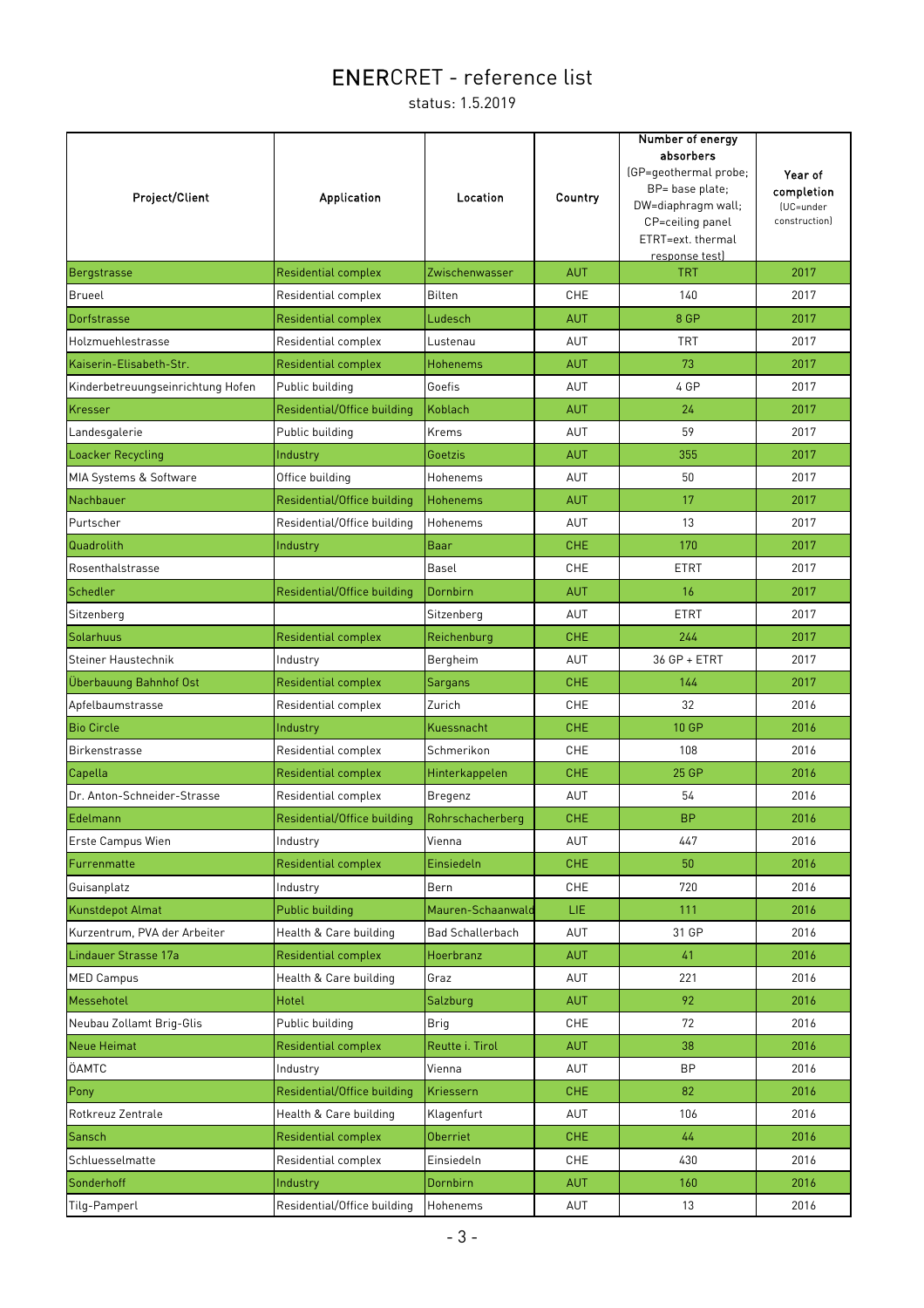| Project/Client                    | <b>Application</b>          | <b>Location</b> | Country    | Number of energy<br>absorbers<br>(GP=geothermal probe;<br>BP= base plate;<br>DW=diaphragm wall;<br>CP=ceiling panel<br>ETRT=ext. thermal<br>response test) | Year of<br>completion<br>(UC=under<br>construction) |
|-----------------------------------|-----------------------------|-----------------|------------|------------------------------------------------------------------------------------------------------------------------------------------------------------|-----------------------------------------------------|
| U-Bahnstation Altes Lundqut       | Public building             | Vienna          | <b>AUT</b> | $BP + DW$                                                                                                                                                  | 2016                                                |
| Velik                             | Residential/Office building | Finkenstein     | AUT        | 10 GP                                                                                                                                                      | 2016                                                |
| <b>Villa Straub</b>               | Residential complex         | Amriswil        | <b>CHE</b> | 191                                                                                                                                                        | 2016                                                |
| Weberbeck                         | Residential complex         | Bregenz         | AUT        | 71                                                                                                                                                         | 2016                                                |
| Apfelgasse                        | Residential complex         | Schwarzach      | <b>AUT</b> | 40                                                                                                                                                         | 2015                                                |
| Bahnstrasse                       | Residential complex         | Altach          | AUT        | 160                                                                                                                                                        | 2015                                                |
| Baumagazin Fa. Frick              | Industry                    | Schaan          | LIE.       | 48                                                                                                                                                         | 2015                                                |
| Bruno's Best AG                   | Industry                    | Sarnen          | <b>CHE</b> | 103                                                                                                                                                        | 2015                                                |
| Eichmattstrasse                   | Residential complex         | Luzern          | <b>CHE</b> | 33                                                                                                                                                         | 2015                                                |
| ETH Zurich                        | Public building             | Zurich          | <b>CHE</b> | CP                                                                                                                                                         | 2015                                                |
| Eurospar                          | Industry                    | Dornbirn        | <b>AUT</b> | 117                                                                                                                                                        | 2015                                                |
| Feuergraben                       | Residential complex         | Dornbirn        | <b>AUT</b> | 78                                                                                                                                                         | 2015                                                |
| <b>Fluegel &amp; Klement GmbH</b> | Industry                    | Wien            | <b>AUT</b> | 55                                                                                                                                                         | 2015                                                |
| Frickbau AG Bauunternehmen        | Industry                    | Schaan          | <b>LIE</b> | 48                                                                                                                                                         | 2015                                                |
| Klien                             | Residential/Office building | <b>Hohenems</b> | <b>AUT</b> | 32                                                                                                                                                         | 2015                                                |
| Maerstetten                       | Residential complex         | Maerstetten     | <b>CHE</b> | 159                                                                                                                                                        | 2015                                                |
| Osterwalder Tower                 | Industry                    | Zurich          | <b>CHE</b> | 35                                                                                                                                                         | 2015                                                |
| Schlosserei Kalb                  | Industry                    | Dornbirn        | AUT        | 96                                                                                                                                                         | 2015                                                |
| Stapfenwis                        | <b>Residential complex</b>  | <b>Rheineck</b> | <b>CHE</b> | 390                                                                                                                                                        | 2015                                                |
| <b>Tell Papier AG</b>             | Industry                    | Kaltbrunn       | <b>CHE</b> | 49                                                                                                                                                         | 2015                                                |
| <b>Ueberbauung Muehlebach</b>     | Industry                    | Altendorf       | <b>CHE</b> | 320                                                                                                                                                        | 2015                                                |
| Walserweg, Haus 1-3               | Residential complex         | Bludenz         | AUT        | GP                                                                                                                                                         | 2015                                                |
| Adler                             | <b>Residential complex</b>  | Kriessern       | <b>CHE</b> | 86                                                                                                                                                         | 2014                                                |
| Ardetzenbergstrasse, Haus A       | Residential complex         | Feldkirch       | AUT        | GP                                                                                                                                                         | 2014                                                |
| Ardetzenbergstrasse, Haus B       | Residential complex         | Feldkirch       | <b>AUT</b> | GP                                                                                                                                                         | 2014                                                |
| Ardetzenbergstrasse, Haus C       | Residential complex         | Feldkirch       | AUT        | GP                                                                                                                                                         | 2014                                                |
| Bauer                             | Residential/Office building | Feldkirch       | <b>AUT</b> | GP                                                                                                                                                         | 2014                                                |
| Buchmueller                       | Residential/Office building | Zwischenwasser  | AUT        | GP                                                                                                                                                         | 2014                                                |
| <b>Buechi AG</b>                  | Industry                    | Flawil          | <b>CHE</b> | 374                                                                                                                                                        | 2014                                                |
| Burtscher                         | Residential/Office building | Viktorsberg     | AUT        | GP                                                                                                                                                         | 2014                                                |
| <b>Busskirch</b>                  | <b>Residential complex</b>  | Rapperswil      | CHE.       | 64                                                                                                                                                         | 2014                                                |
| Chli Ebnit                        | Office building             | Kuessnacht      | CHE        | GP                                                                                                                                                         | 2014                                                |
| Debrunner Acifer                  | Industry                    | Koelliken       | <b>CHE</b> | 260                                                                                                                                                        | 2014                                                |
| Doppler-Feuerstein                | Residential/Office building | Dornbirn        | AUT        | GP                                                                                                                                                         | 2014                                                |
| Gehringer                         | Residential/Office building | Lustenau        | <b>AUT</b> | 14                                                                                                                                                         | 2014                                                |
| <b>GIKO</b>                       | Industry                    | Weiler          | AUT        | 30                                                                                                                                                         | 2014                                                |
| Gruber                            | Residential/Office building | Hard            | <b>AUT</b> | 13 <sup>°</sup>                                                                                                                                            | 2014                                                |
| Hagenmuellergasse                 | Residential/Office building | Vienna          | AUT        | <b>BP</b>                                                                                                                                                  | 2014                                                |
| Hagmann                           | Residential/Office building | Dornbirn        | <b>AUT</b> | 10 <sup>°</sup>                                                                                                                                            | 2014                                                |
| Hammerer                          | Residential/Office building | Wolfurt         | AUT        | 22                                                                                                                                                         | 2014                                                |
| Hansen-Steiner                    | Residential/Office building | Dornbirn        | <b>AUT</b> | 18                                                                                                                                                         | 2014                                                |
| Hauptbahnhof Wien                 | Public building             | Vienna          | AUT        | <b>BP</b>                                                                                                                                                  | 2014                                                |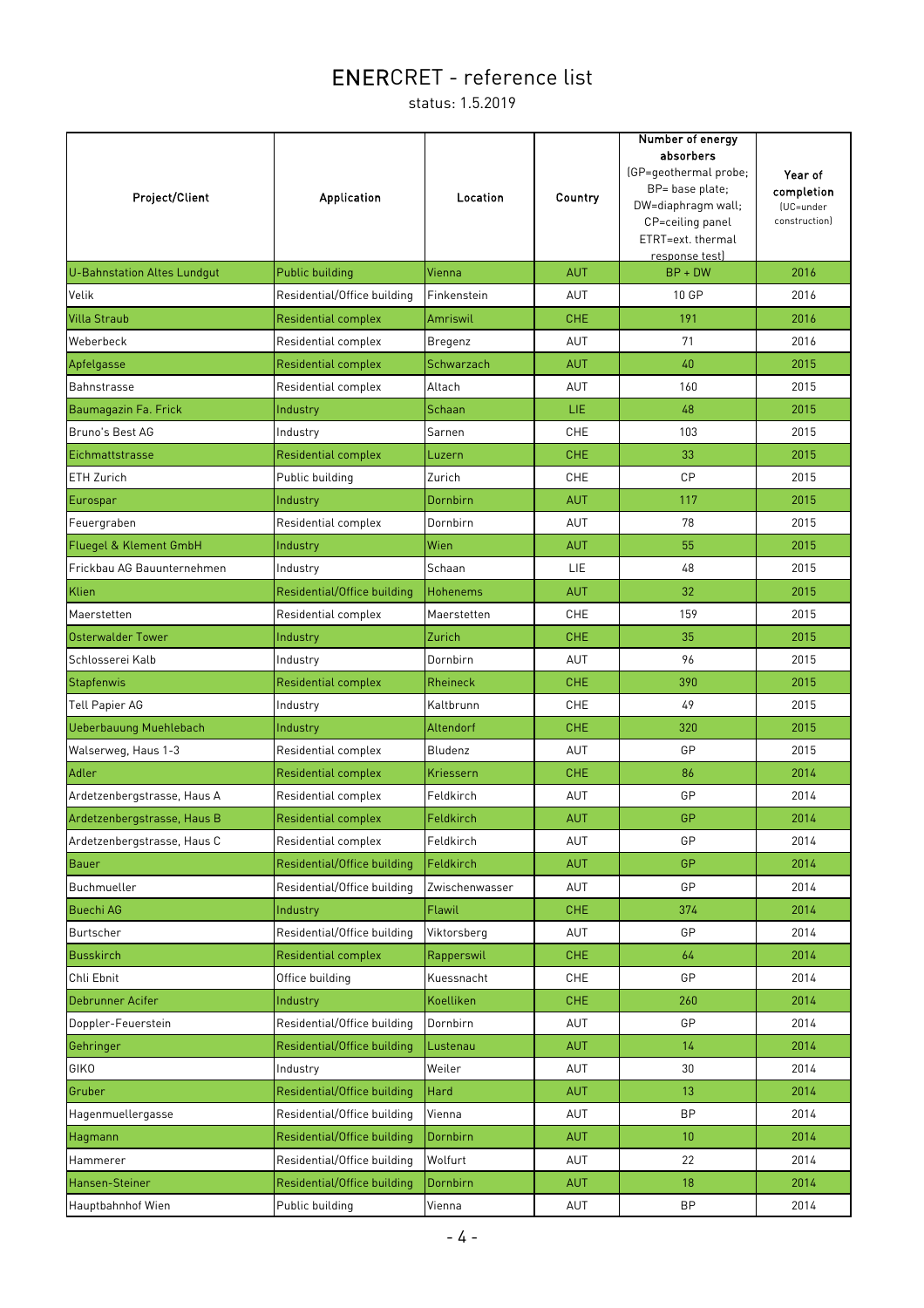| Project/Client                                          | Application                 | Location        | Country    | Number of energy<br>absorbers<br>(GP=geothermal probe;<br>BP= base plate;<br>DW=diaphragm wall;<br>CP=ceiling panel<br>ETRT=ext. thermal<br>response test) | Year of<br>completion<br>(UC=under<br>construction) |
|---------------------------------------------------------|-----------------------------|-----------------|------------|------------------------------------------------------------------------------------------------------------------------------------------------------------|-----------------------------------------------------|
| <b>Hauptbahnhof Wien</b>                                | Public building             | Vienna          | <b>AUT</b> | 87                                                                                                                                                         | 2014                                                |
| Katholnig                                               | Residential/Office building | St. Magdalen    | AUT        | 18                                                                                                                                                         | 2014                                                |
| Kehlerau                                                | <b>Residential complex</b>  | Dornbirn        | <b>AUT</b> | 130                                                                                                                                                        | 2014                                                |
| Kilga                                                   | Residential/Office building | Hohenems        | AUT        | 12                                                                                                                                                         | 2014                                                |
| Klopf                                                   | Residential/Office building | Windischgarsten | <b>AUT</b> | 17                                                                                                                                                         | 2014                                                |
| Maurer                                                  | Residential/Office building | Buerserberg     | AUT        | GP                                                                                                                                                         | 2014                                                |
| <b>MBA-Daemmstoffe GmbH</b>                             | Industry                    | Dornbirn        | <b>AUT</b> | 22                                                                                                                                                         | 2014                                                |
| Mitterstadt                                             | Residential complex         | Seekirchen      | AUT        | 36                                                                                                                                                         | 2014                                                |
| Nachbaur                                                | Residential/Office building | Fraxern         | <b>AUT</b> | GP                                                                                                                                                         | 2014                                                |
| <b>OMICRON III</b>                                      | Industry                    | Klaus           | AUT        | 112                                                                                                                                                        | 2014                                                |
| Peter-Roseggerstrasse, Haus A-B-H-L                     | <b>Residential complex</b>  | Graz            | <b>AUT</b> | 195                                                                                                                                                        | 2014                                                |
| Peter-Roseggerstrasse, Haus C-G-I-K Residential complex |                             | Graz            | AUT        | 216                                                                                                                                                        | 2014                                                |
| Peter-Roseggerstrasse, Haus D-E-F-J                     | <b>Residential complex</b>  | Graz            | <b>AUT</b> | 212                                                                                                                                                        | 2014                                                |
| Schegg                                                  | Residential/Office building | Montlingen      | CHE        | 17                                                                                                                                                         | 2014                                                |
| Scheyer Verpackungstechnik                              | Industry                    | <b>Klaus</b>    | <b>AUT</b> | 124                                                                                                                                                        | 2014                                                |
| Sommer Messtechnik                                      | Industry                    | Koblach         | AUT        | GP                                                                                                                                                         | 2014                                                |
| Stingl                                                  | Residential/Office building | Krumpendorf     | <b>AUT</b> | 13                                                                                                                                                         | 2014                                                |
| Tonelimatt                                              | Residential complex         | Unteriberg      | CHE        | 48                                                                                                                                                         | 2014                                                |
| <b>Umspannwerk Werben VKW</b>                           | Industry                    | Dornbirn        | <b>AUT</b> | 30                                                                                                                                                         | 2014                                                |
| Villa Yanzhou                                           | Residential/Office building | Yanzhou         | <b>CHN</b> | GP                                                                                                                                                         | 2014                                                |
| Winsauer                                                | Residential/Office building | Dornbirn        | <b>AUT</b> | 13                                                                                                                                                         | 2014                                                |
| Wuerth Hochenburger                                     | Industry                    | Roethis         | AUT        | 13                                                                                                                                                         | 2014                                                |
| Alea 101                                                | Industry                    | <b>Berlin</b>   | <b>DEU</b> | <b>DW</b>                                                                                                                                                  | 2013                                                |
| Arbeiterwohnheim Yanzhou                                | Residential complex         | Yanzhou         | <b>CHN</b> | GP                                                                                                                                                         | 2013                                                |
| Boeckle                                                 | Residential/Office building | Hohenems        | <b>AUT</b> | GP                                                                                                                                                         | 2013                                                |
| Bucher Tischlerei                                       | Industry                    | Lustenau        | AUT        | 10                                                                                                                                                         | 2013                                                |
| Citypark                                                | Industry                    | Sursee          | <b>CHE</b> | 146                                                                                                                                                        | 2013                                                |
| EOD Hochhaus                                            | Industry                    | Vienna          | AUT        | $DW + BP$                                                                                                                                                  | 2013                                                |
| Filiz                                                   | Residential/Office building | Dornbirn        | <b>AUT</b> | 8                                                                                                                                                          | 2013                                                |
| Frick                                                   | Residential/Office building | Sulz            | AUT        | GP                                                                                                                                                         | 2013                                                |
| Gisinger                                                | Residential/Office building | Lustenau        | AUT        | 12 <sup>2</sup>                                                                                                                                            | 2013                                                |
| Haemmerle                                               | Residential/Office building | Frastanz        | AUT        | GP                                                                                                                                                         | 2013                                                |
| <b>Halle Festo</b>                                      | Industry                    | Pieterlen       | <b>CHE</b> | 160                                                                                                                                                        | 2013                                                |
| Hauptbahnhof Salzburg                                   | Public building             | Salzburg        | AUT        | 456                                                                                                                                                        | 2013                                                |
| <b>Hotel Mondschein</b>                                 | Hotel                       | <b>Stuben</b>   | AUT        | <b>GP</b>                                                                                                                                                  | 2013                                                |
| Josef Parzil-Weg 2+3                                    | Residential complex         | Hohenems        | AUT        | 104                                                                                                                                                        | 2013                                                |
| Keckeis                                                 | Residential/Office building | Viktorsberg     | <b>AUT</b> | GP                                                                                                                                                         | 2013                                                |
| Kohlhauser-Tiefenbacher                                 | Residential/Office building | Neulassing      | AUT        | 12                                                                                                                                                         | 2013                                                |
| Laengle                                                 | Residential/Office building | Zwischenwasser  | AUT        | GP                                                                                                                                                         | 2013                                                |
| Leupold                                                 | Residential/Office building | Feldkirch       | AUT        | GP                                                                                                                                                         | 2013                                                |
| Liebhartstal                                            | Residential/Office building | Vienna          | <b>AUT</b> | <b>BP</b>                                                                                                                                                  | 2013                                                |
| Mautner Markhof                                         | Industry                    | Vienna          | AUT        | 85                                                                                                                                                         | 2013                                                |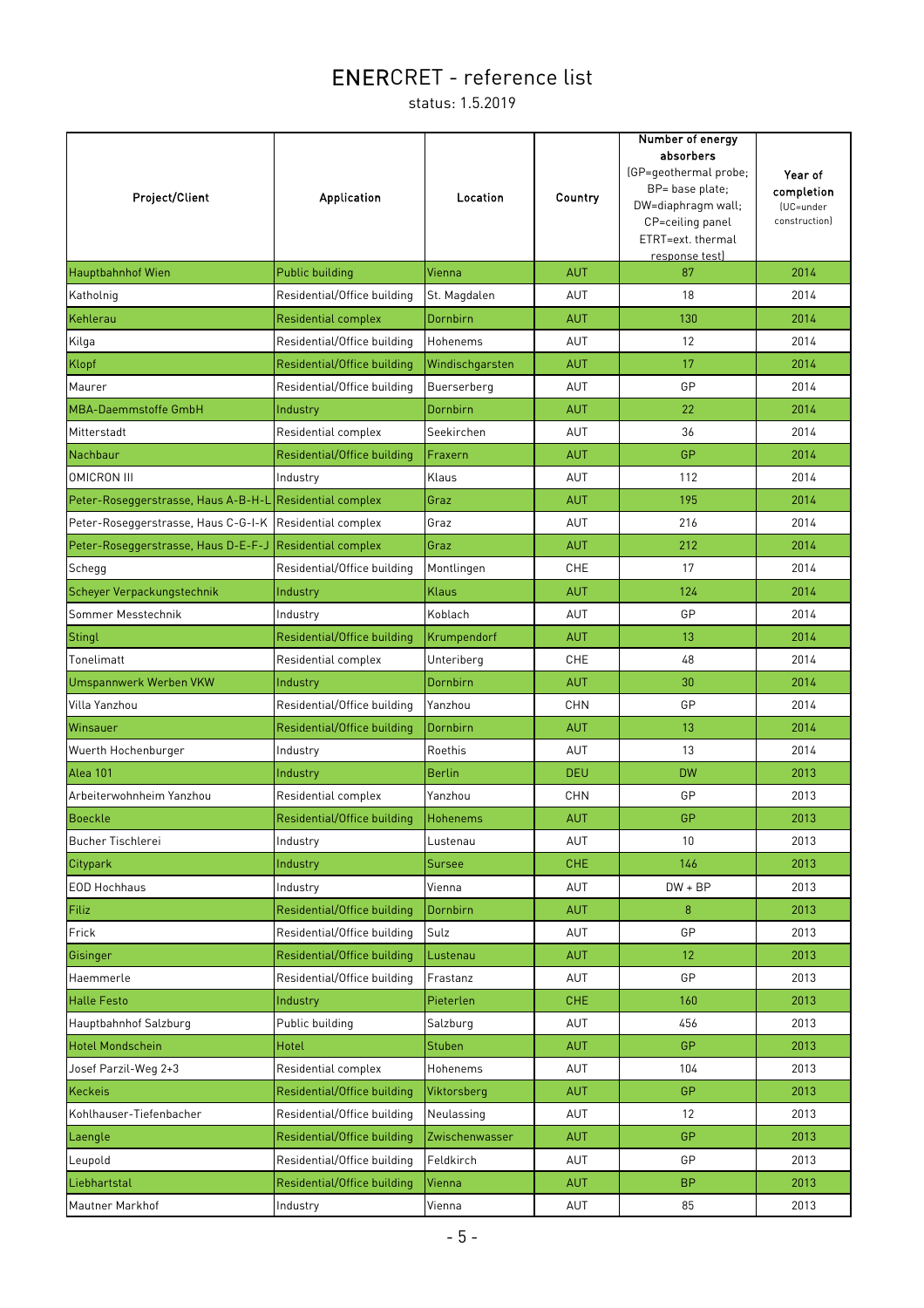| <b>Project/Client</b>                                           | <b>Application</b>          | Location      | Country    | Number of energy<br>absorbers<br>(GP=geothermal probe;<br>BP= base plate;<br>DW=diaphragm wall;<br>CP=ceiling panel<br>ETRT=ext. thermal<br><u>response test)</u> | Year of<br>completion<br>(UC=under<br>construction) |
|-----------------------------------------------------------------|-----------------------------|---------------|------------|-------------------------------------------------------------------------------------------------------------------------------------------------------------------|-----------------------------------------------------|
| Meier                                                           | Residential/Office building | Eschen        | LIE        | 39                                                                                                                                                                | 2013                                                |
| Montfortstrasse                                                 | Residential/Office building | Sulz          | AUT        | GP                                                                                                                                                                | 2013                                                |
| Pfeller                                                         | <b>Residential complex</b>  | Dornbirn      | <b>AUT</b> | 54                                                                                                                                                                | 2013                                                |
| Polin                                                           | Residential/Office building | Dornbirn      | AUT        | 10                                                                                                                                                                | 2013                                                |
| Schelling                                                       | Residential/Office building | Dornbirn      | <b>AUT</b> | 12                                                                                                                                                                | 2013                                                |
| Schlattweg                                                      | Residential complex         | Schwarzach    | AUT        | 20                                                                                                                                                                | 2013                                                |
| Schoenegg                                                       | <b>Residential complex</b>  | Studen        | <b>CHE</b> | 233                                                                                                                                                               | 2013                                                |
| Sonnwendgasse                                                   | Residential complex         | Vienna        | AUT        | 40                                                                                                                                                                | 2013                                                |
| Sonnwendviertel                                                 | <b>Residential complex</b>  | Vienna        | <b>AUT</b> | <b>BP</b>                                                                                                                                                         | 2013                                                |
| Stoeckling Nicole and Christian                                 | Residential/Office building | Lachen        | <b>CHE</b> | 59                                                                                                                                                                | 2013                                                |
| Thomasbuendt                                                    | <b>Residential complex</b>  | Dornbirn      | <b>AUT</b> | 96                                                                                                                                                                | 2013                                                |
| Ueberbauung Grynau                                              | Industry                    | Uznach        | <b>CHE</b> | 124                                                                                                                                                               | 2013                                                |
| Ueberbauung Schellenmatt Nord Ost                               | Industry                    | <b>Kriens</b> | <b>CHE</b> | 180                                                                                                                                                               | 2013                                                |
| Urban Rock                                                      | Industry                    | Hohenems      | AUT        | GP                                                                                                                                                                | 2013                                                |
| Westreicher                                                     | Residential/Office building | Dornbirn      | <b>AUT</b> | 18                                                                                                                                                                | 2013                                                |
| Wohn-/Geschaeftshaus Peter-Rosegger Residential/Office building |                             | Graz          | <b>AUT</b> | 365                                                                                                                                                               | 2013                                                |
| Wurm                                                            | Residential/Office building | St. Marien    | <b>AUT</b> | 24                                                                                                                                                                | 2013                                                |
| Allemann Etablissement                                          | Industry                    | Schaanwald    | LIE        | 120                                                                                                                                                               | 2012                                                |
| <b>Badmoebel Showroom</b>                                       | Industry                    | Hochdorf      | <b>CHE</b> | 59                                                                                                                                                                | 2012                                                |
| Balcz                                                           | Residential/Office building | Dornbirn      | <b>AUT</b> | 14                                                                                                                                                                | 2012                                                |
| Bendl                                                           | Residential/Office building | <b>Braz</b>   | <b>AUT</b> | GP                                                                                                                                                                | 2012                                                |
| Buechermagazin                                                  | Public building             | Karlsruhe     | DEU        | 98                                                                                                                                                                | 2012                                                |
| Drexel                                                          | Residential/Office building | Holzgau       | <b>AUT</b> | GP                                                                                                                                                                | 2012                                                |
| Finanztower Guolian                                             | Industry                    | Wuxi          | <b>CHN</b> | GP                                                                                                                                                                | 2012                                                |
| <b>Finanztower Guolian</b>                                      | Industry                    | Wuxi          | <b>CHN</b> | <b>BP</b>                                                                                                                                                         | 2012                                                |
| Gewerbehaus Haemmerli                                           | Office building             | Wangen        | CHE        | 48                                                                                                                                                                | 2012                                                |
| <b>Ifolor AG</b>                                                | Industry                    | Kreuzlingen   | <b>CHE</b> | 60                                                                                                                                                                | 2012                                                |
| Kaiserin-Elisabeth-Str.                                         | Residential/Office building | Hohenems      | AUT        | 68                                                                                                                                                                | 2012                                                |
| Loacker                                                         | <b>Residential complex</b>  | Goetzis       | <b>AUT</b> | 42                                                                                                                                                                | 2012                                                |
| Malin                                                           | Residential/Office building | Dornbirn      | AUT        | 18                                                                                                                                                                | 2012                                                |
| Omega                                                           | Industry                    | Vienna        | <b>AUT</b> | <b>BP</b>                                                                                                                                                         | 2012                                                |
| Parktower                                                       | Public building             | Zug           | CHE        | 53                                                                                                                                                                | 2012                                                |
| Pfarrhaus Fussach                                               | Public building             | Fussach       | <b>AUT</b> | 12                                                                                                                                                                | 2012                                                |
| Prodinger                                                       | Residential/Office building | Dornbirn      | <b>AUT</b> | GP                                                                                                                                                                | 2012                                                |
| Reichmuth                                                       | Residential/Office building | Studen        | <b>CHE</b> | 31                                                                                                                                                                | 2012                                                |
| Rittenschober Albert                                            | Residential/Office building | Wilhering     | <b>AUT</b> | 13                                                                                                                                                                | 2012                                                |
| <b>Ueberbauung Bahnhof Sued</b>                                 | Public building             | Sargans       | <b>CHE</b> | 240                                                                                                                                                               | 2012                                                |
| Wieden                                                          | Residential/Office building | Dornbirn      | AUT        | 50                                                                                                                                                                | 2012                                                |
| Wiesinger                                                       | Residential/Office building | Feldkirch     | <b>AUT</b> | <b>GP</b>                                                                                                                                                         | 2012                                                |
| ADAC                                                            | Industry                    | Munich        | DEU        | 391                                                                                                                                                               | 2011                                                |
| ALDI-Zentrallager                                               | Industry                    | Jonschwil     | <b>CHE</b> | 586                                                                                                                                                               | 2011                                                |
| Banca Popolare                                                  | Public building             | Gravedona     | <b>ITA</b> | 36                                                                                                                                                                | 2011                                                |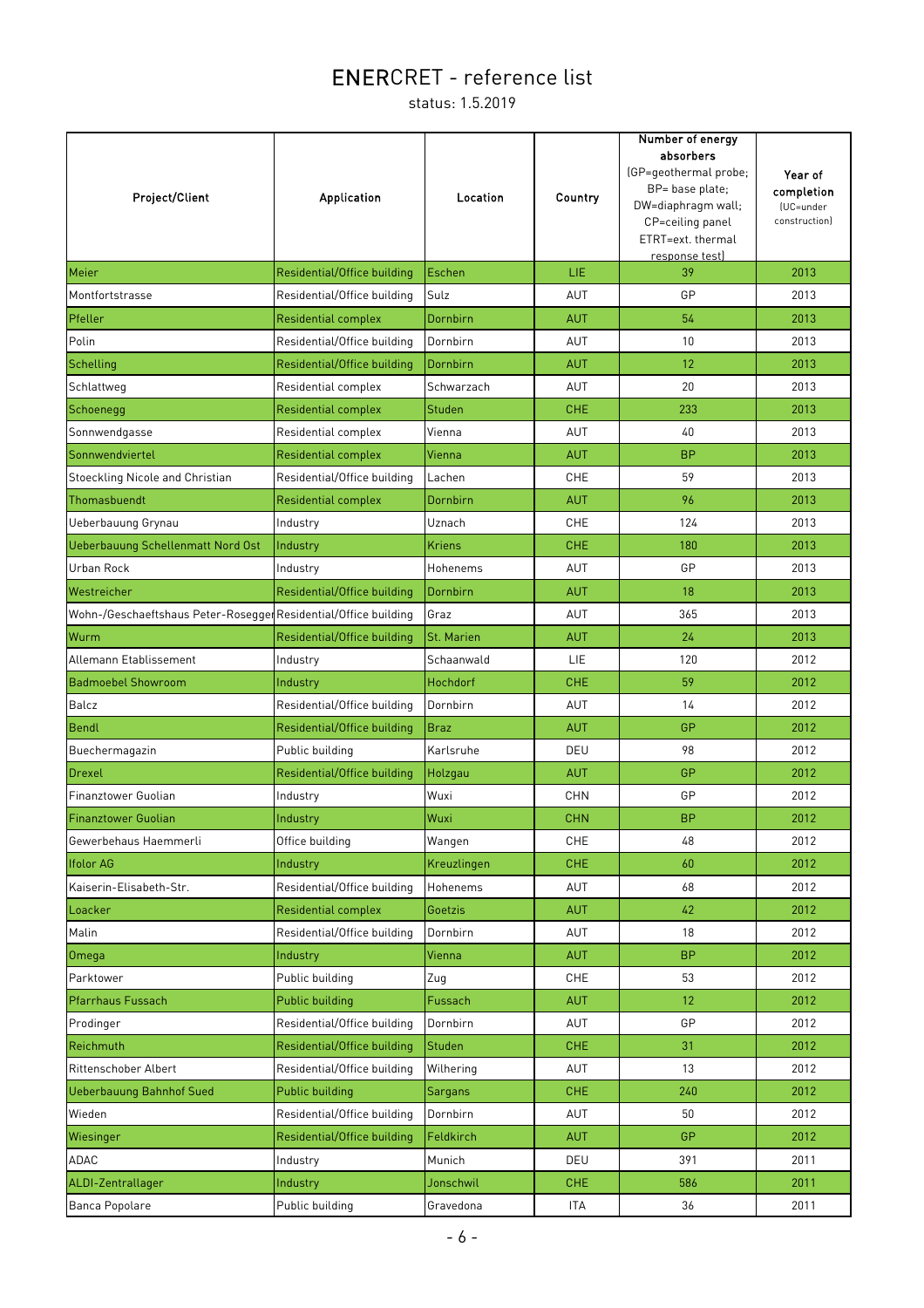| <b>Project/Client</b>            | Application                 | Location               | Country    | Number of energy<br>absorbers<br>(GP=geothermal probe;<br>BP= base plate;<br>DW=diaphragm wall;<br>CP=ceiling panel<br>ETRT=ext. thermal<br>response test) | Year of<br>completion<br>(UC=under<br>construction) |
|----------------------------------|-----------------------------|------------------------|------------|------------------------------------------------------------------------------------------------------------------------------------------------------------|-----------------------------------------------------|
| <b>Bildstein Stefan</b>          | Residential/Office building | Dornbirn               | <b>AUT</b> | 10                                                                                                                                                         | 2011                                                |
| Bossard AG                       | Industry                    | Zug                    | <b>CHE</b> | 360                                                                                                                                                        | 2011                                                |
| Braito-Laengle                   | Residential/Office building | Lustenau               | <b>AUT</b> | 10                                                                                                                                                         | 2011                                                |
| Campus Krems                     | Public building             | Krems                  | AUT        | 106                                                                                                                                                        | 2011                                                |
| <b>Clubhouse</b>                 | Industry                    | Wuxi                   | <b>CHN</b> | 77                                                                                                                                                         | 2011                                                |
| Clubhouse                        | Industry                    | Wuxi                   | <b>CHN</b> | GP                                                                                                                                                         | 2011                                                |
| <b>Clubhouse</b>                 | Industry                    | Nanjing                | <b>CHN</b> | GP                                                                                                                                                         | 2011                                                |
| Electrolux AG                    | Industry                    | Sursee                 | <b>CHE</b> | 406                                                                                                                                                        | 2011                                                |
| Fencz-Fuerst                     | Residential/Office building | Oberschuetzen          | <b>AUT</b> | 16                                                                                                                                                         | 2011                                                |
| <b>Gairing Seehaus</b>           | Residential/Office building | Fussach                | AUT        | 10                                                                                                                                                         | 2011                                                |
| Grossmorgenstrasse               | <b>Residential complex</b>  | Einsiedeln             | <b>CHE</b> | 270                                                                                                                                                        | 2011                                                |
| Hillinger                        | Residential/Office building | Podersdorf             | AUT        | 13                                                                                                                                                         | 2011                                                |
| Holzhafen                        | Office building             | Hamburg                | <b>DEU</b> | 600                                                                                                                                                        | 2011                                                |
| Holzhafen                        | Office building             | Hamburg                | DEU        | <b>DW</b>                                                                                                                                                  | 2011                                                |
| <b>Islamischer Friedhof</b>      | Public building             | Altach                 | <b>AUT</b> | 16                                                                                                                                                         | 2011                                                |
| Kaiser-Franz-Josef-Strasse       | Residential complex         | Hohenems               | AUT        | 34                                                                                                                                                         | 2011                                                |
| Klienstrasse                     | <b>Residential complex</b>  | Hohenems               | <b>AUT</b> | 102                                                                                                                                                        | 2011                                                |
| Krainer                          | Residential/Office building | Dornbirn               | <b>AUT</b> | 12                                                                                                                                                         | 2011                                                |
| Kulturzentrum Eisenstadt         | Industry                    | Eisenstadt             | <b>AUT</b> | 163                                                                                                                                                        | 2011                                                |
| Madlener R.                      | Residential/Office building | Sulz                   | AUT        | GP                                                                                                                                                         | 2011                                                |
| Mercedes-Benz-Arena              | Industry                    | Stuttgart              | <b>DEU</b> | <b>BP</b>                                                                                                                                                  | 2011                                                |
| Neudorfer                        | Residential/Office building | Koblach                | <b>AUT</b> | 26                                                                                                                                                         | 2011                                                |
| Piazza Meschio                   | Industry                    | <b>Vittorio Veneto</b> | <b>ITA</b> | 90                                                                                                                                                         | 2011                                                |
| Renz                             | Residential/Office building | Dornbirn               | AUT        | $\overline{7}$                                                                                                                                             | 2011                                                |
| Rothenthurm                      | Residential complex         | Rothenthurm            | <b>CHE</b> | 54                                                                                                                                                         | 2011                                                |
| Segelhafen Neusiedl, Haus 1.01   | Public building             | Neusiedl               | AUT        | 27                                                                                                                                                         | 2011                                                |
| Segelhafen Neusiedl, Haus 2.11   | Public building             | <b>Neusiedl</b>        | <b>AUT</b> | 16                                                                                                                                                         | 2011                                                |
| Segelhafen Neusiedl, Haus 2.14   | Public building             | Neusiedl               | AUT        | 24                                                                                                                                                         | 2011                                                |
| Sieber                           | Residential/Office building | Hard                   | <b>AUT</b> | 10                                                                                                                                                         | 2011                                                |
| Sparl                            | Residential/Office building | Hard                   | AUT        | 14                                                                                                                                                         | 2011                                                |
| Spital Wuhan                     | Health & Care building      | Wuhan                  | <b>CHN</b> | 464                                                                                                                                                        | 2011                                                |
| Verwaltungszentrum Oberer Graben | Public building             | St. Gallen             | <b>CHE</b> | 56                                                                                                                                                         | 2011                                                |
| <b>Villa Kahlenberg</b>          | Residential/Office building | Vienna                 | <b>AUT</b> | GP                                                                                                                                                         | 2011                                                |
| Zech                             | Residential/Office building | Frastanz               | AUT        | GP                                                                                                                                                         | 2011                                                |
| <b>Adlassnig Joerg</b>           | Residential/Office building | Rankweil               | <b>AUT</b> | GP                                                                                                                                                         | 2010                                                |
| Adlassnig Regine                 | Residential/Office building | Rankweil               | AUT        | GP                                                                                                                                                         | 2010                                                |
| <b>Adlassnig Rudolf</b>          | Residential/Office building | Rankweil               | <b>AUT</b> | <b>GP</b>                                                                                                                                                  | 2010                                                |
| Alfons-Kern-School               | Public building             | Pforzheim              | DEU        | <b>BP</b>                                                                                                                                                  | 2010                                                |
| <b>ALPLA Werke</b>               | Industry                    | Hard                   | <b>AUT</b> | 82                                                                                                                                                         | 2010                                                |
| <b>BBI Airport</b>               | Public building             | Berlin                 | DEU        | 318                                                                                                                                                        | 2010                                                |
| Bentele                          | Residential/Office building | Hohenems               | <b>AUT</b> | 18                                                                                                                                                         | 2010                                                |
| Bischofberger                    | Residential/Office building | Bludenz                | AUT        | 20                                                                                                                                                         | 2010                                                |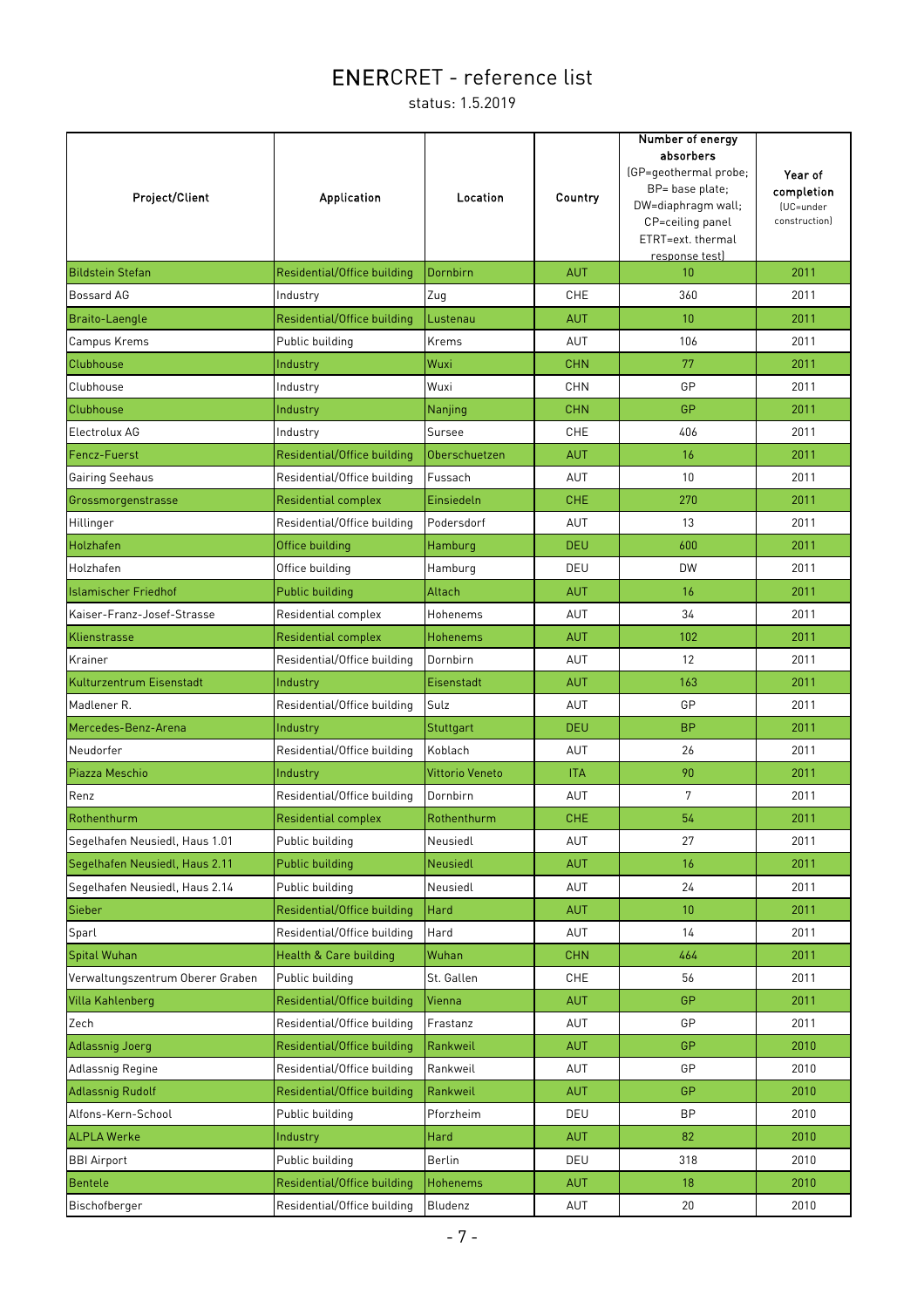| Project/Client                        | Application                 | Location             | Country    | Number of energy<br>absorbers<br>(GP=geothermal probe;<br>BP= base plate;<br>DW=diaphragm wall;<br>CP=ceiling panel<br>ETRT=ext. thermal<br>response test) | Year of<br>completion<br>(UC=under<br>construction) |
|---------------------------------------|-----------------------------|----------------------|------------|------------------------------------------------------------------------------------------------------------------------------------------------------------|-----------------------------------------------------|
| Delladio                              | <b>Residential complex</b>  | Fussach              | <b>AUT</b> | 38                                                                                                                                                         | 2010                                                |
| Fetty                                 | Residential/Office building | Lustenau             | AUT        | 75                                                                                                                                                         | 2010                                                |
| Hafengebaeude                         | <b>Public building</b>      | <b>Bregenz</b>       | <b>AUT</b> | 55                                                                                                                                                         | 2010                                                |
| Health & Care building Valle Belbo    | Health & Care building      | Nizza Monferrato     | <b>ITA</b> | 450                                                                                                                                                        | 2010                                                |
| Intercheese AG                        | Industry                    | <b>Beromuenster</b>  | <b>CHE</b> | 180                                                                                                                                                        | 2010                                                |
| Jovicic                               | Residential/Office building | Dornbirn             | AUT        | 12                                                                                                                                                         | 2010                                                |
| Jugendhaus                            | Public building             | <b>Bad Cannstatt</b> | <b>DEU</b> | 205                                                                                                                                                        | 2010                                                |
| Kaeppeler                             | Residential/Office building | Dornbirn             | AUT        | 25                                                                                                                                                         | 2010                                                |
| Kompetenzzentrum M02                  | <b>Public building</b>      | <b>Berlin</b>        | <b>DEU</b> | <b>DW</b>                                                                                                                                                  | 2010                                                |
| Ly Bianca                             | Residential/Office building | Koblach              | AUT        | 10                                                                                                                                                         | 2010                                                |
| Malli                                 | Residential/Office building | Koblach              | <b>AUT</b> | 8                                                                                                                                                          | 2010                                                |
| Oberstufen-Gymnasium                  | Public building             | Neulengbach          | AUT        | GP                                                                                                                                                         | 2010                                                |
| Pecoraro                              | Residential/Office building | <b>Bludenz</b>       | <b>AUT</b> | GP                                                                                                                                                         | 2010                                                |
| Pfanner                               | Residential/Office building | Koblach              | AUT        | 10                                                                                                                                                         | 2010                                                |
| <b>Pfanner Claudia</b>                | Residential/Office building | Koblach              | <b>AUT</b> | 10                                                                                                                                                         | 2010                                                |
| Pichler                               | Residential/Office building | Wolfurt              | AUT        | 10                                                                                                                                                         | 2010                                                |
| <b>Rein Electronic</b>                | Industry                    | Hohenems             | AUT        | 67                                                                                                                                                         | 2010                                                |
| <b>Residenz Maeser</b>                | Residential/Office building | Dornbirn             | AUT        | GP                                                                                                                                                         | 2010                                                |
| Rusch                                 | Residential/Office building | Dornbirn             | <b>AUT</b> | 10                                                                                                                                                         | 2010                                                |
| Samonig                               | Residential/Office building | Faak am See          | AUT        | 6                                                                                                                                                          | 2010                                                |
| Schetzer                              | Residential/Office building | <b>Batschuns</b>     | <b>AUT</b> | GP                                                                                                                                                         | 2010                                                |
| <b>Siemens City</b>                   | Industry                    | Vienna               | AUT        | 122                                                                                                                                                        | 2010                                                |
| <b>Station Simmering</b>              | Public building             | Simmering            | <b>AUT</b> | GP                                                                                                                                                         | 2010                                                |
| Tang                                  | Residential/Office building | Chengdu              | <b>CHN</b> | GP                                                                                                                                                         | 2010                                                |
| Town-Town                             | Office building             | Vienna               | <b>AUT</b> | <b>BP</b>                                                                                                                                                  | 2010                                                |
| <b>U-Bahnstation Suedtirolerplatz</b> | Public building             | Vienna               | AUT        | 33                                                                                                                                                         | 2010                                                |
| U-Bahnstation Suedtirolerplatz        | Public building             | Vienna               | <b>AUT</b> | <b>GP</b>                                                                                                                                                  | 2010                                                |
| Umlaufanlage Naegelebau               | Industry                    | Roethis              | AUT        | 256                                                                                                                                                        | 2010                                                |
| <b>Uniga Praterstrasse</b>            | Public building             | Vienna               | <b>AUT</b> | $BP + DW$                                                                                                                                                  | 2010                                                |
| Villa Shanghai                        | Residential/Office building | Shanghai             | <b>CHN</b> | GP                                                                                                                                                         | 2010                                                |
| Zwerger                               | Residential/Office building | Wolfurt              | <b>AUT</b> | 14                                                                                                                                                         | 2010                                                |
| Alfons-Kern-School                    | Public building             | Pforzheim            | DEU        | 128                                                                                                                                                        | 2009                                                |
| <b>Apolonio Morales</b>               | Industry                    | Madrid               | <b>ESP</b> | 23                                                                                                                                                         | 2009                                                |
| Auzinger                              | Residential/Office building | Feldkirch            | AUT        | GP                                                                                                                                                         | 2009                                                |
| Blattur                               | <b>Residential complex</b>  | Goetzis              | <b>AUT</b> | 46                                                                                                                                                         | 2009                                                |
| Buerohauserweiterung Naegelebau       | Public building             | Roethis              | AUT        | 49                                                                                                                                                         | 2009                                                |
| Etablissement Cantonal d'assurances   | Industry                    | Yverdon-les-Bains    | <b>CHE</b> | 60                                                                                                                                                         | 2009                                                |
| Gajic                                 | Residential/Office building | Hohenems             | AUT        | 13                                                                                                                                                         | 2009                                                |
| Hundelskai 92                         | Industry                    | Vienna               | <b>AUT</b> | <b>DW</b>                                                                                                                                                  | 2009                                                |
| <b>ISTA</b>                           | Industry                    | Klosterneuburg       | AUT        | GP                                                                                                                                                         | 2009                                                |
| <b>Kesselbau Sutterluety</b>          | Industry                    | Hard                 | <b>AUT</b> | 24                                                                                                                                                         | 2009                                                |
| Klienstrasse                          | Residential complex         | Hohenems             | AUT        | 37                                                                                                                                                         | 2009                                                |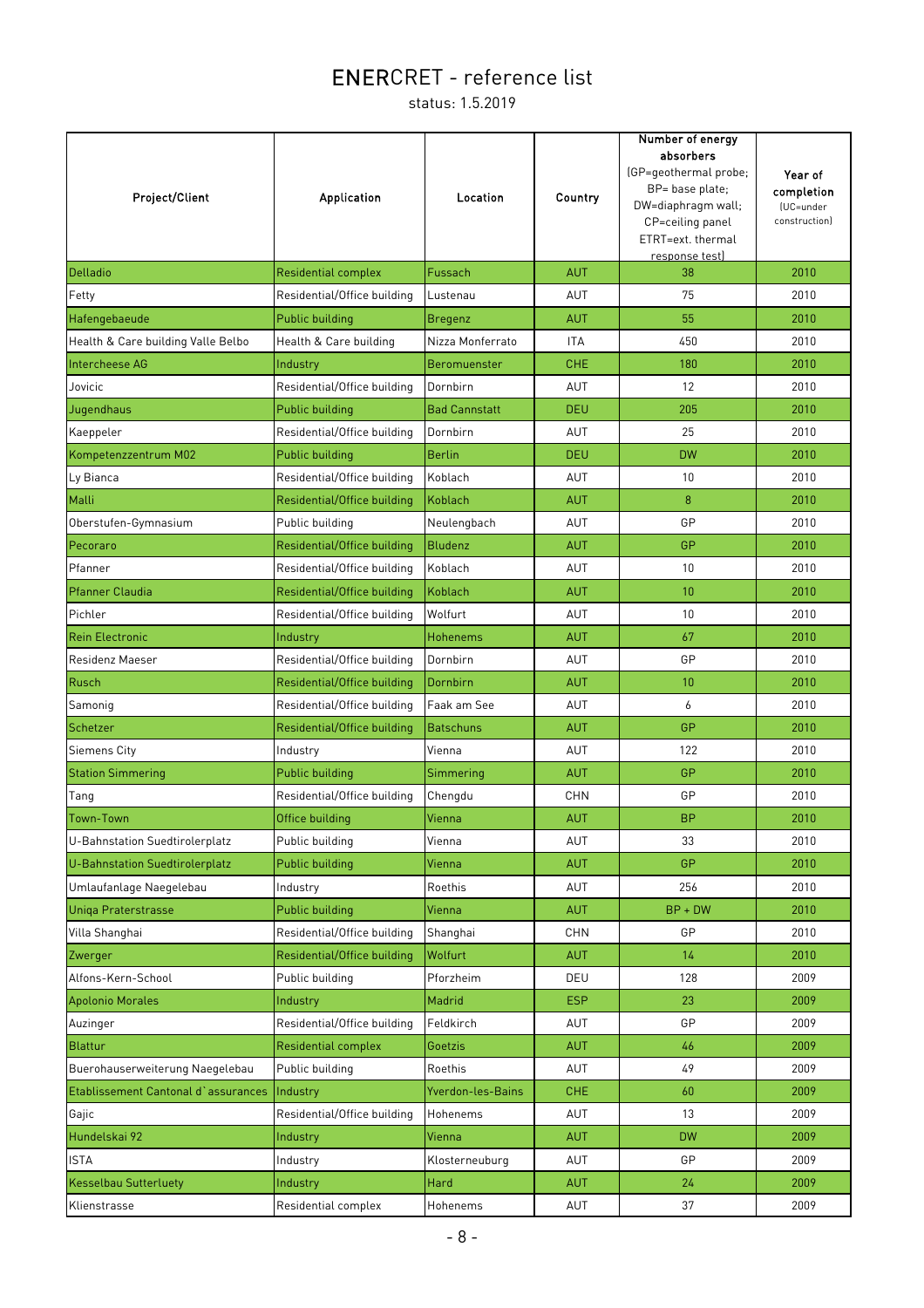| <b>Project/Client</b>            | <b>Application</b>          | Location               | Country    | Number of energy<br>absorbers<br>(GP=geothermal probe;<br>BP= base plate;<br>DW=diaphragm wall;<br>CP=ceiling panel<br>ETRT=ext. thermal<br>response test) | Year of<br>completion<br>(UC=under<br>constructionl |
|----------------------------------|-----------------------------|------------------------|------------|------------------------------------------------------------------------------------------------------------------------------------------------------------|-----------------------------------------------------|
| Konzett                          | Residential/Office building | Fontanella             | <b>AUT</b> | GP                                                                                                                                                         | 2009                                                |
| Madlener A.                      | Residential/Office building | Sulz                   | AUT        | GP                                                                                                                                                         | 2009                                                |
| Molzbichler                      | Residential/Office building | Vienna                 | <b>AUT</b> | <b>GP</b>                                                                                                                                                  | 2009                                                |
| Nordbahnhof                      | Public building             | Vienna                 | AUT        | <b>BP</b>                                                                                                                                                  | 2009                                                |
| Offsetdruckerei                  | Industry                    | Schwarzach             | <b>AUT</b> | <b>GP</b>                                                                                                                                                  | 2009                                                |
| Prisma AG                        | Office building             | Steinhausen            | <b>CHE</b> | 212                                                                                                                                                        | 2009                                                |
| <b>Remise Rudolfsheim</b>        | Residential/Office building | Vienna                 | <b>AUT</b> | GP                                                                                                                                                         | 2009                                                |
| Schaennisstrasse                 | Residential complex         | Feldkirch              | AUT        | GP                                                                                                                                                         | 2009                                                |
| Strabag                          | Office building             | <b>Bratislava</b>      | <b>SVK</b> | <b>GP</b>                                                                                                                                                  | 2009                                                |
| Tockner                          | Residential/Office building | Koblach                | <b>AUT</b> | 26                                                                                                                                                         | 2009                                                |
| <b>Walser Mathias/Sonja</b>      | Residential/Office building | Frastanz               | <b>AUT</b> | <b>GP</b>                                                                                                                                                  | 2009                                                |
| Wratzfeld                        | Office building             | Dornbirn               | AUT        | GP                                                                                                                                                         | 2009                                                |
| Abbrederis                       | Residential/Office building | Rankweil               | <b>AUT</b> | <b>GP</b>                                                                                                                                                  | 2008                                                |
| ALDI-Zentrallager                | Industry                    | Domdidier              | <b>CHE</b> | 378                                                                                                                                                        | 2008                                                |
| <b>Bale Juergen</b>              | Residential/Office building | <b>Satteins</b>        | <b>AUT</b> | GP                                                                                                                                                         | 2008                                                |
| Bauer Maschinenbau               | Industry                    | Schrobenhausen         | DEU        | GP                                                                                                                                                         | 2008                                                |
| <b>Boehnel</b>                   | Residential/Office building | Dornbirn               | <b>AUT</b> | 10 <sup>1</sup>                                                                                                                                            | 2008                                                |
| Buchgeher                        | Residential/Office building | Leonding               | AUT        | GP                                                                                                                                                         | 2008                                                |
| Burger                           | Residential/Office building | <b>Vandans</b>         | <b>AUT</b> | GP                                                                                                                                                         | 2008                                                |
| <b>Burtscher</b>                 | Residential/Office building | Satteins               | AUT        | GP                                                                                                                                                         | 2008                                                |
| Dalham Hall Stud                 | Industry                    | <b>New Market</b>      | <b>GB</b>  | 147                                                                                                                                                        | 2008                                                |
| Dinc Yigit residential building  | Industry                    | Fussach                | AUT        | 16                                                                                                                                                         | 2008                                                |
| <b>Dobler</b>                    | Residential/Office building | <b>Satteins</b>        | <b>AUT</b> | <b>GP</b>                                                                                                                                                  | 2008                                                |
| Dorn-Moosbrugger                 | Residential/Office building | Hard                   | <b>AUT</b> | 12                                                                                                                                                         | 2008                                                |
| EHL, Company                     | Office building             | Koblenz                | <b>DEU</b> | GP                                                                                                                                                         | 2008                                                |
| Eibesbrunn                       | Residential complex         | Eibesbrunn             | <b>AUT</b> | 41                                                                                                                                                         | 2008                                                |
| <b>Element West</b>              | Industry                    | Dornbirn               | <b>AUT</b> | 80                                                                                                                                                         | 2008                                                |
| Europaeische Zentralbank         | Public building             | Frankfurt              | DEU        | 72                                                                                                                                                         | 2008                                                |
| Eurotours                        | Industry                    | Kitzbuehel             | <b>AUT</b> | 310                                                                                                                                                        | 2008                                                |
| EWB-Lustenau                     | Industry                    | Lustenau               | AUT        | 150                                                                                                                                                        | 2008                                                |
| Fabrica de Paineis               | Industry                    | Moura                  | PRT        | <b>GP</b>                                                                                                                                                  | 2008                                                |
| Fasswald                         | Residential/Office building | Maeder                 | AUT        | GP                                                                                                                                                         | 2008                                                |
| Feyertag                         | Residential/Office building | Klagenfurt             | <b>AUT</b> | 9                                                                                                                                                          | 2008                                                |
| Frei                             | Residential/Office building | <b>Nueziders</b>       | <b>AUT</b> | GP                                                                                                                                                         | 2008                                                |
| Fridericanum                     | Industry                    | Kassel                 | <b>DEU</b> | GP                                                                                                                                                         | 2008                                                |
| Georg-Schleh-Weg                 | Residential complex         | Hohenems               | <b>AUT</b> | 82                                                                                                                                                         | 2008                                                |
| Grimmingtherme                   | Industry                    | <b>Bad Mitterndorf</b> | <b>AUT</b> | 400                                                                                                                                                        | 2008                                                |
| Hartmann                         | Residential/Office building | Bisamberg              | AUT        | 12                                                                                                                                                         | 2008                                                |
| Hassler                          | Residential/Office building | Dornbirn               | <b>AUT</b> | 14                                                                                                                                                         | 2008                                                |
| Health & Care building de Mollet | Health & Care building      | Mollet                 | <b>ESP</b> | GP                                                                                                                                                         | 2008                                                |
| Hellbrunnenstrasse               | Residential complex         | <b>Hohenems</b>        | <b>AUT</b> | 36                                                                                                                                                         | 2008                                                |
| Hoess                            | Residential/Office building | Hohenems               | AUT        | 10 <sup>°</sup>                                                                                                                                            | 2008                                                |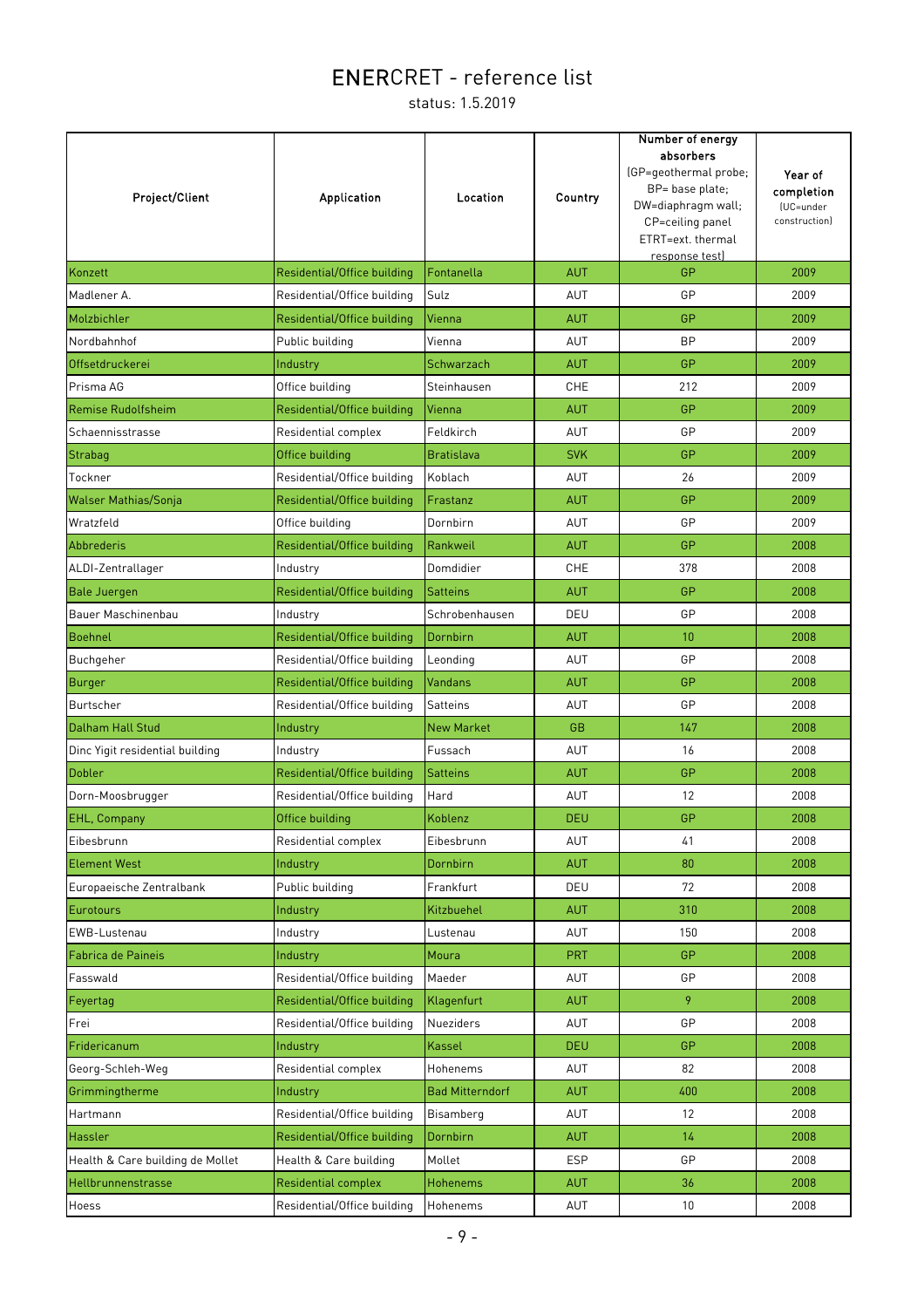| Project/Client                   | <b>Application</b>          | Location         | Country    | Number of energy<br>absorbers<br>(GP=geothermal probe;<br>BP= base plate;<br>DW=diaphragm wall;<br>CP=ceiling panel<br>ETRT=ext. thermal<br>response test) | Year of<br>completion<br>(UC=under<br>constructionl |
|----------------------------------|-----------------------------|------------------|------------|------------------------------------------------------------------------------------------------------------------------------------------------------------|-----------------------------------------------------|
| Hofer                            | Residential/Office building | Kritzendorf      | <b>AUT</b> | 20                                                                                                                                                         | 2008                                                |
| Hollerer                         | Residential/Office building | Dornbirn         | AUT        | 14                                                                                                                                                         | 2008                                                |
| <b>Hypo Investment Bank</b>      | Public building             | <b>Bendern</b>   | LIE        | 147                                                                                                                                                        | 2008                                                |
| <b>ILC</b>                       | Industry                    | Heidelberg       | DEU        | GP                                                                                                                                                         | 2008                                                |
| Isele                            | Residential/Office building | Kennelbach       | <b>AUT</b> | GP                                                                                                                                                         | 2008                                                |
| Kaiserstrund                     | Residential complex         | Lochau           | AUT        | 32                                                                                                                                                         | 2008                                                |
| Knecht-Malin                     | Residential/Office building | Sulz             | <b>AUT</b> | GP                                                                                                                                                         | 2008                                                |
| Koeb                             | Residential/Office building | <b>Nueziders</b> | <b>AUT</b> | GP                                                                                                                                                         | 2008                                                |
| Koechle                          | Residential/Office building | <b>Roethis</b>   | <b>AUT</b> | GP                                                                                                                                                         | 2008                                                |
| Kuenz-Lehner                     | Residential/Office building | Hard             | AUT        | GP                                                                                                                                                         | 2008                                                |
| Kutzer                           | Residential/Office building | Dornbirn         | <b>AUT</b> | GP                                                                                                                                                         | 2008                                                |
| Lederer                          | Residential/Office building | Seekirchen       | AUT        | 14                                                                                                                                                         | 2008                                                |
| Lorenz                           | Residential/Office building | Goefis           | <b>AUT</b> | GP                                                                                                                                                         | 2008                                                |
| Luger                            | Residential/Office building | Dornbirn         | <b>AUT</b> | 9                                                                                                                                                          | 2008                                                |
| <b>Marty Korrosionsschutz AG</b> | Industry                    | Jona             | <b>CHE</b> | 22                                                                                                                                                         | 2008                                                |
| Maschinenbau Bauer               | Industry                    | Aresing          | DEU        | GP                                                                                                                                                         | 2008                                                |
| Mayer                            | Residential/Office building | Goefis           | <b>AUT</b> | GP                                                                                                                                                         | 2008                                                |
| Mostviertelklinikum              | Health & Care building      | Melk             | AUT        | <b>BP</b>                                                                                                                                                  | 2008                                                |
| MP5-Zimm                         | Office building             | Lustenau         | <b>AUT</b> | 100                                                                                                                                                        | 2008                                                |
| Museum Liauniq                   | Public building             | Neuhaus          | AUT        | GP                                                                                                                                                         | 2008                                                |
| Nuernbergstrasse                 | Office building             | Ansbach          | <b>DEU</b> | 107                                                                                                                                                        | 2008                                                |
| Pflegeheim                       | Health & Care building      | Goeppingen       | DEU        | 149                                                                                                                                                        | 2008                                                |
| Psychiatrische Klinik            | Health & Care building      | Tuebingen        | <b>DEU</b> | 85                                                                                                                                                         | 2008                                                |
| Ravensburg                       | Residential complex         | Ravensburg       | DEU        | GP                                                                                                                                                         | 2008                                                |
| <b>Reifen Forster</b>            | Industry                    | Lauterach        | <b>AUT</b> | GP                                                                                                                                                         | 2008                                                |
| Reitanlage Duenser               | Industry                    | Rankweil         | AUT        | 20                                                                                                                                                         | 2008                                                |
| Reiter                           | Residential/Office building | Vienna           | <b>AUT</b> | GP                                                                                                                                                         | 2008                                                |
| Residential building             | Residential/Office building | Sieghartskirchen | AUT        | GP                                                                                                                                                         | 2008                                                |
| Ruemmele                         | Residential/Office building | Dornbirn         | <b>AUT</b> | 14                                                                                                                                                         | 2008                                                |
| Schuler                          | Residential/Office building | Dornbirn         | AUT        | 12                                                                                                                                                         | 2008                                                |
| Schwarzenbergplatz               | Residential/Office building | Vienna           | <b>AUT</b> | <b>DW</b>                                                                                                                                                  | 2008                                                |
| Schwefel 91                      | Public building             | Dornbirn         | AUT        | 291                                                                                                                                                        | 2008                                                |
| <b>Skyline</b>                   | Industry                    | Vienna           | <b>AUT</b> | $BP + DW$                                                                                                                                                  | 2008                                                |
| Sohm                             | Residential/Office building | Alberschwende    | AUT        | GP                                                                                                                                                         | 2008                                                |
| Sonderegger                      | Residential/Office building | Viktorsberg      | <b>AUT</b> | <b>GP</b>                                                                                                                                                  | 2008                                                |
| Spirig Walter                    | Residential complex         | Balgach          | CHE        | 34                                                                                                                                                         | 2008                                                |
| Staufenweg                       | <b>Residential complex</b>  | Hard             | <b>AUT</b> | 26                                                                                                                                                         | 2008                                                |
| Stoll-Loof                       | Residential/Office building | Starnberg        | AUT        | 24                                                                                                                                                         | 2008                                                |
| Strabag                          | Industry                    | Leipzig          | <b>DEU</b> | GP                                                                                                                                                         | 2008                                                |
| Strandbuffet Zotz                | Industry                    | Haldensee        | AUT        | 29                                                                                                                                                         | 2008                                                |
| Sutterluety                      | Industry                    | Schwarzach       | <b>AUT</b> | 15                                                                                                                                                         | 2008                                                |
| t.i.m.e port                     | Industry                    | Bremerhaven      | DEU        | 67                                                                                                                                                         | 2008                                                |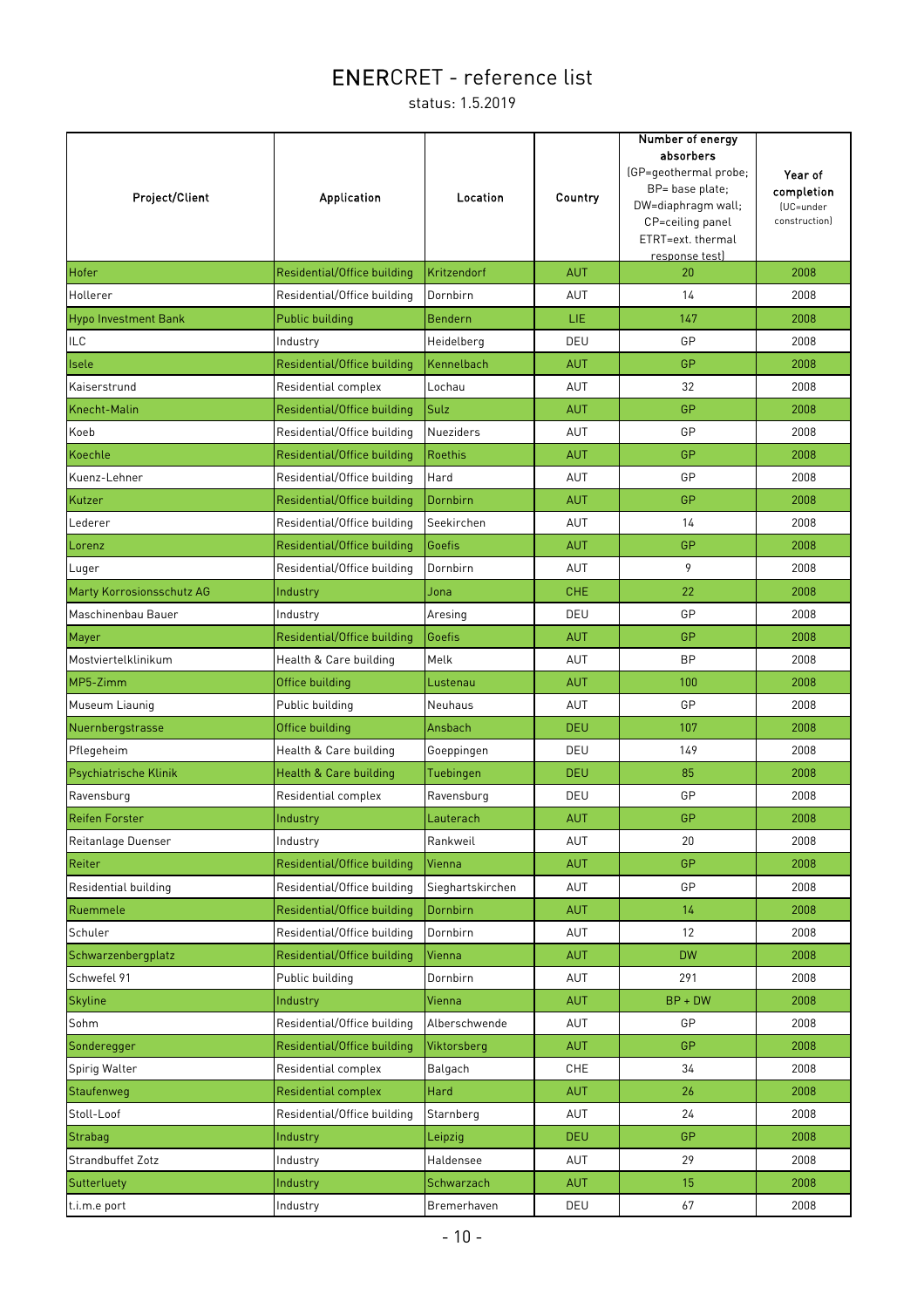| Project/Client                        | Application                 | Location                | Country    | Number of energy<br>absorbers<br>(GP=geothermal probe;<br>BP= base plate;<br>DW=diaphragm wall;<br>CP=ceiling panel<br>ETRT=ext. thermal<br>response test) | Year of<br>completion<br>(UC=under<br>construction) |
|---------------------------------------|-----------------------------|-------------------------|------------|------------------------------------------------------------------------------------------------------------------------------------------------------------|-----------------------------------------------------|
| <b>Tomek</b>                          | Residential/Office building | Feldkirch               | <b>AUT</b> | GP                                                                                                                                                         | 2008                                                |
| Toplak                                | Residential/Office building | Lauterach               | AUT        | GP                                                                                                                                                         | 2008                                                |
| Vodopivec Herlinde                    | Residential/Office building | Hohenems                | <b>AUT</b> | GP                                                                                                                                                         | 2008                                                |
| Vogt                                  | Residential/Office building | Zwischenwasser          | AUT        | GP                                                                                                                                                         | 2008                                                |
| Weis                                  | Residential/Office building | <b>Mattsee</b>          | <b>AUT</b> | 26                                                                                                                                                         | 2008                                                |
| Widl                                  | Residential/Office building | Baden near Vienna       | AUT        | 12                                                                                                                                                         | 2008                                                |
| <b>Wild Andreas and Klement Roman</b> | Residential/Office building | Grossharras             | <b>AUT</b> | GP                                                                                                                                                         | 2008                                                |
| Wolfvision                            | Industry                    | Klaus                   | AUT        | 100                                                                                                                                                        | 2008                                                |
| Ameri                                 | Residential/Office building | Hohenberg               | <b>AUT</b> | GP                                                                                                                                                         | 2007                                                |
| Benzer                                | Residential/Office building | Hohenems                | AUT        | 16                                                                                                                                                         | 2007                                                |
| <b>BMJ</b> Familienstiftung           | <b>Public building</b>      | <b>Balzers</b>          | LIE        | <b>BP</b>                                                                                                                                                  | 2007                                                |
| Boesch                                | Residential/Office building | Lustenau                | AUT        | 16                                                                                                                                                         | 2007                                                |
| <b>Buetler</b>                        | <b>Residential complex</b>  | <b>Sargans</b>          | <b>CHE</b> | 66                                                                                                                                                         | 2007                                                |
| Duerne 1+2                            | Residential complex         | Koblach                 | AUT        | 90                                                                                                                                                         | 2007                                                |
| Elektror, Company                     | Industry                    | Ostfildern              | <b>DEU</b> | 108                                                                                                                                                        | 2007                                                |
| Emile Egger & Cie. SA                 | Industry                    | Wangen                  | CHE        | 38                                                                                                                                                         | 2007                                                |
| Energie AG                            | Industry                    | Linz                    | <b>AUT</b> | 90                                                                                                                                                         | 2007                                                |
| Enz                                   | Residential/Office building | Dornbirn                | AUT        | 14                                                                                                                                                         | 2007                                                |
| <b>EWBN, Company</b>                  | Industry                    | <b>Brig</b>             | <b>CHE</b> | 60                                                                                                                                                         | 2007                                                |
| Fairmotel                             | Hotel                       | Dornbirn                | AUT        | 204                                                                                                                                                        | 2007                                                |
| Fraunhofer Institut                   | Public building             | Ilmenau                 | <b>DEU</b> | GP                                                                                                                                                         | 2007                                                |
| Fraunhofer Institut                   | Public building             | Ilmenau                 | DEU        | GP                                                                                                                                                         | 2007                                                |
| Garage Windlin                        | Industry                    | <b>Kerns</b>            | <b>CHE</b> | 19                                                                                                                                                         | 2007                                                |
| Gasthaus Kroenele                     | Hotel                       | Lustenau                | AUT        | 176                                                                                                                                                        | 2007                                                |
| Gemeinde Kurtinig                     | Office building             | <b>Brixen</b>           | <b>ITA</b> | 89                                                                                                                                                         | 2007                                                |
| Gerstel, Company                      | Office building             | Muehlheim a. d. Ruh     | DEU        | GP                                                                                                                                                         | 2007                                                |
| Gubenscheck                           | Residential/Office building | <b>Hohenems</b>         | <b>AUT</b> | 14                                                                                                                                                         | 2007                                                |
| Guenterseder                          | Residential/Office building | <b>Unterweitersdorf</b> | AUT        | 12                                                                                                                                                         | 2007                                                |
| Herburger Reisen                      | Industry                    | Dornbirn                | <b>AUT</b> | 28                                                                                                                                                         | 2007                                                |
| Hilbe                                 | Residential/Office building | Dornbirn                | AUT        | 14                                                                                                                                                         | 2007                                                |
| Huemer                                | Residential/Office building | <b>Bad Aussee</b>       | <b>AUT</b> | 28                                                                                                                                                         | 2007                                                |
| Infineon                              | Industry                    | Villach                 | AUT        | 440                                                                                                                                                        | 2007                                                |
| Innovationszentrum                    | Industry                    | Weiz                    | <b>AUT</b> | GP                                                                                                                                                         | 2007                                                |
| Jahngasse                             | Residential complex         | Dornbirn                | AUT        | GP                                                                                                                                                         | 2007                                                |
| Janssen Pharmaceutica                 | Health & Care building      | Geel                    | <b>BEL</b> | 113                                                                                                                                                        | 2007                                                |
| Juen                                  | Residential/Office building | Dornbirn                | <b>AUT</b> | 12                                                                                                                                                         | 2007                                                |
| Kalmar                                | Residential/Office building | Klagenfurt              | <b>AUT</b> | 120                                                                                                                                                        | 2007                                                |
| Kammelweg                             | Residential complex         | Vienna                  | <b>AUT</b> | <b>BP</b>                                                                                                                                                  | 2007                                                |
| Karch-Schneider                       | Residential/Office building | <b>Hohenems</b>         | <b>AUT</b> | 20                                                                                                                                                         | 2007                                                |
| Kleinmoos                             | Residential complex         | Andelsbuch              | AUT        | 40                                                                                                                                                         | 2007                                                |
| Kreyer                                | Residential/Office building | Rankweil                | <b>AUT</b> | GP                                                                                                                                                         | 2007                                                |
| Marte-Denz                            | Residential/Office building | Sulz                    | AUT        | GP                                                                                                                                                         | 2007                                                |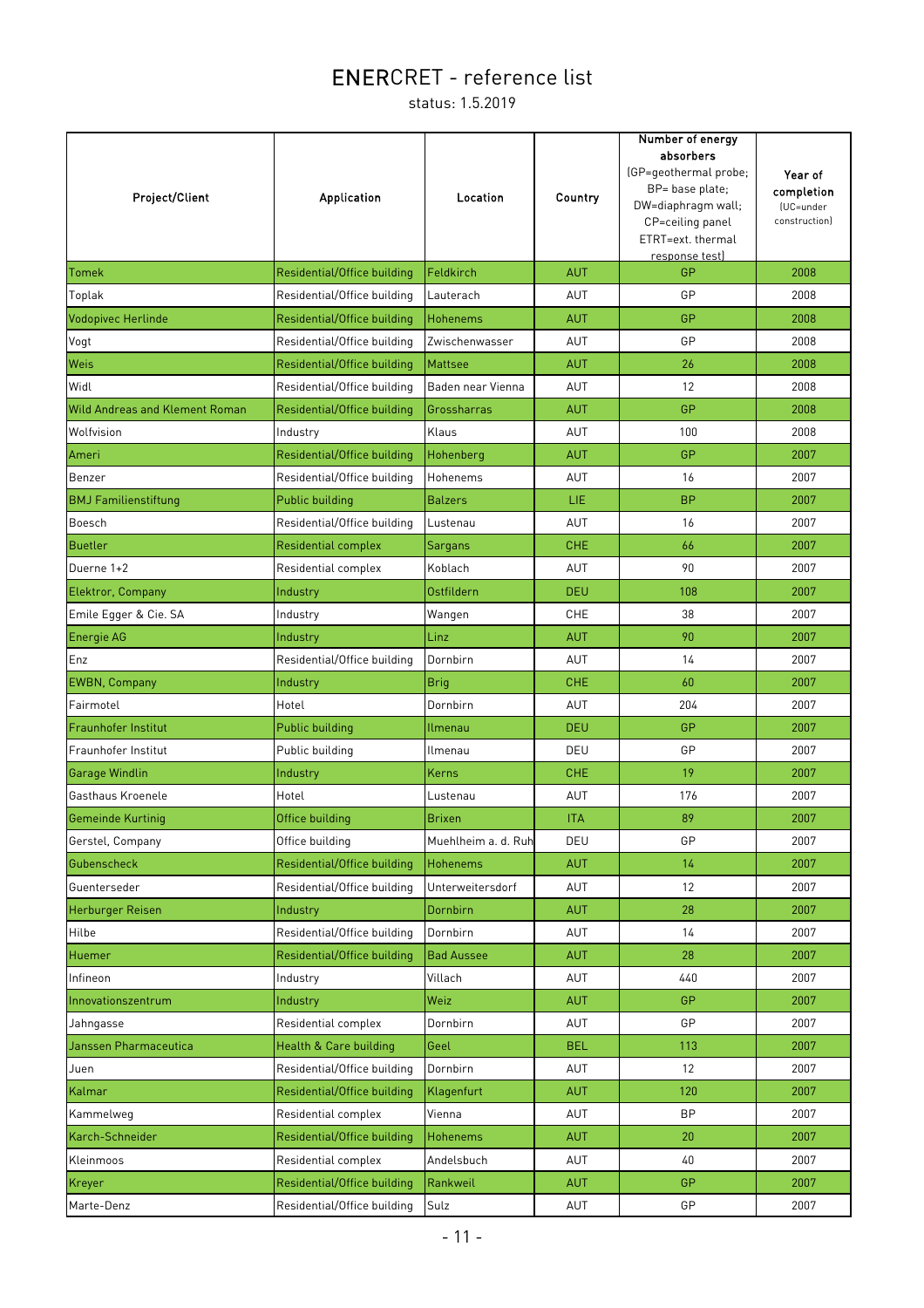| Project/Client                                     | Application                 | Location        | Country    | Number of energy<br>absorbers<br>(GP=geothermal probe;<br>BP= base plate;<br>DW=diaphragm wall;<br>CP=ceiling panel<br>ETRT=ext. thermal<br>response test) | Year of<br>completion<br>(UC=under<br>construction) |
|----------------------------------------------------|-----------------------------|-----------------|------------|------------------------------------------------------------------------------------------------------------------------------------------------------------|-----------------------------------------------------|
| Megabaumax                                         | Industry                    | Dornbirn        | <b>AUT</b> | 618                                                                                                                                                        | 2007                                                |
| Megabaumax                                         | Industry                    | Wels            | AUT        | GP                                                                                                                                                         | 2007                                                |
| Megabaumax                                         | Industry                    | Wels            | <b>AUT</b> | <b>BP</b>                                                                                                                                                  | 2007                                                |
| Melmer                                             | Residential/Office building | Dornbirn        | AUT        | 16                                                                                                                                                         | 2007                                                |
| Messnergut                                         | <b>Residential complex</b>  | Dornbirn        | <b>AUT</b> | 44                                                                                                                                                         | 2007                                                |
| Milovanovic                                        | Residential/Office building | Hohenems        | AUT        | 12                                                                                                                                                         | 2007                                                |
| Oberhofer                                          | Residential/Office building | Finkenstein     | <b>AUT</b> | 15                                                                                                                                                         | 2007                                                |
| Raid                                               | Residential/Office building | Schwarzach      | <b>AUT</b> | 12                                                                                                                                                         | 2007                                                |
| S. Oliver                                          | Industry                    | Rottendorf      | <b>DEU</b> | GP                                                                                                                                                         | 2007                                                |
| Scheifinger                                        | Residential/Office building | Dornbirn        | AUT        | 14                                                                                                                                                         | 2007                                                |
| Schwemberger                                       | Residential/Office building | Lustenau        | <b>AUT</b> | 16                                                                                                                                                         | 2007                                                |
| Selina Immobilien                                  | Industry                    | Mondsee         | AUT        | 99                                                                                                                                                         | 2007                                                |
| Simonow                                            | Residential/Office building | <b>Hohenems</b> | <b>AUT</b> | 14                                                                                                                                                         | 2007                                                |
| Spalt                                              | Residential/Office building | Koblach         | AUT        | GP                                                                                                                                                         | 2007                                                |
| Steinbacher                                        | Residential/Office building | <b>Balgach</b>  | <b>CHE</b> | 16                                                                                                                                                         | 2007                                                |
| Sutter                                             | Residential/Office building | Hohenems        | <b>AUT</b> | 13                                                                                                                                                         | 2007                                                |
| Walch                                              | Residential/Office building | Rankweil        | <b>AUT</b> | GP                                                                                                                                                         | 2007                                                |
| Wirtschaftsfoerderungsinstitut                     | Public building             | Dornbirn        | AUT        | 284                                                                                                                                                        | 2007                                                |
| <b>Atelier Julius Drexel</b>                       | Industry                    | Hohenems        | <b>AUT</b> | 9                                                                                                                                                          | 2006                                                |
| Bahngasse                                          | Residential complex         | Lustenau        | AUT        | 32                                                                                                                                                         | 2006                                                |
| Duerne 6+7                                         | <b>Residential complex</b>  | Koblach         | <b>AUT</b> | 34                                                                                                                                                         | 2006                                                |
| Ebenberger                                         | Residential/Office building | Fussach         | AUT        | 10                                                                                                                                                         | 2006                                                |
| Eurospar                                           | Industry                    | <b>Hohenems</b> | <b>AUT</b> | 80                                                                                                                                                         | 2006                                                |
| Kostelac                                           | Residential/Office building | Hohenems        | AUT        | 12                                                                                                                                                         | 2006                                                |
| Laengle                                            | Residential/Office building | Viktorsberg     | <b>AUT</b> | GP                                                                                                                                                         | 2006                                                |
| Matt                                               | Residential/Office building | Rankweil        | AUT        | 32                                                                                                                                                         | 2006                                                |
| Messesporthalle                                    | Public building             | Dornbirn        | <b>AUT</b> | 82                                                                                                                                                         | 2006                                                |
| Messmer                                            | Residential/Office building | Hard            | AUT        | 14                                                                                                                                                         | 2006                                                |
| Pferdezuchtbetrieb Duenser                         | <b>Public building</b>      | Rankweil        | <b>AUT</b> | 26                                                                                                                                                         | 2006                                                |
| Radl                                               | Residential/Office building | Hohenems        | AUT        | 16                                                                                                                                                         | 2006                                                |
| Raiffeisenbank                                     | <b>Public building</b>      | Graz            | <b>AUT</b> | 93                                                                                                                                                         | 2006                                                |
| Schneider                                          | Residential/Office building | Hohenems        | AUT        | 12                                                                                                                                                         | 2006                                                |
| <b>Servicestation Meusburger</b>                   | Industry                    | Lingenau        | <b>AUT</b> | 26                                                                                                                                                         | 2006                                                |
| Shoppingcenter ATRIO                               | Public building             | Villach         | AUT        | 400                                                                                                                                                        | 2006                                                |
| St. Anna-Kinderkrebsforschung CCRI                 | Health & Care building      | Vienna          | <b>AUT</b> | <b>DW</b>                                                                                                                                                  | 2006                                                |
| Steenberger                                        | Residential/Office building | Hoerbranz       | AUT        | 16                                                                                                                                                         | 2006                                                |
| <b>Tiktas</b>                                      | Residential/Office building | Fussach         | AUT        | 24                                                                                                                                                         | 2006                                                |
| Toyota Keusch                                      | Industry                    | Tulln           | AUT        | GP                                                                                                                                                         | 2006                                                |
| Verwaltungsgebaeude Barnim, Haus A                 | Office building             | Eberswalde      | <b>DEU</b> | 127                                                                                                                                                        | 2006                                                |
| Verwaltungsgebaeude Barnim, Haus B                 | Office building             | Eberswalde      | DEU        | 166                                                                                                                                                        | 2006                                                |
| Verwaltungsgebaeude Barnim, Haus C                 | Office building             | Eberswalde      | <b>DEU</b> | 168                                                                                                                                                        | 2006                                                |
| Verwaltungsgebaeude Barnim, Haus D Office building |                             | Eberswalde      | DEU        | 135                                                                                                                                                        | 2006                                                |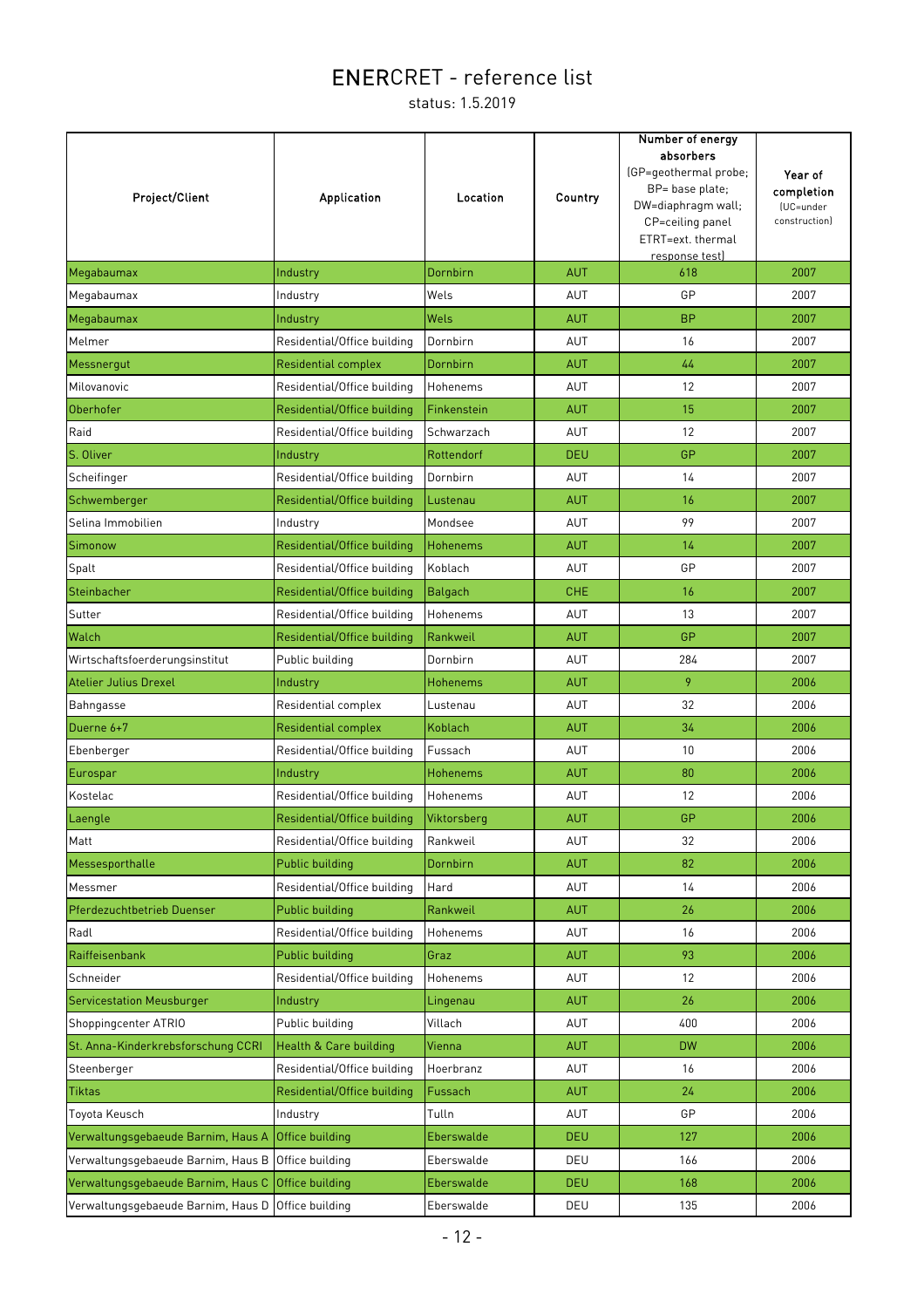| Project/Client                              | <b>Application</b>          | Location          | Country    | Number of energy<br>absorbers<br>(GP=geothermal probe;<br>BP= base plate;<br>DW=diaphragm wall;<br>CP=ceiling panel<br>ETRT=ext. thermal<br>response test) | Year of<br>completion<br>(UC=under<br>construction) |
|---------------------------------------------|-----------------------------|-------------------|------------|------------------------------------------------------------------------------------------------------------------------------------------------------------|-----------------------------------------------------|
| Volksbank                                   | Public building             | Dornbirn          | <b>AUT</b> | 90                                                                                                                                                         | 2006                                                |
| Vonier                                      | Residential/Office building | Vandans           | AUT        | GP                                                                                                                                                         | 2006                                                |
| Wagner                                      | Residential/Office building | Koblach           | <b>AUT</b> | 14                                                                                                                                                         | 2006                                                |
| Waldner                                     | Residential/Office building | Hohenems          | <b>AUT</b> | 12                                                                                                                                                         | 2006                                                |
| Zagraijsek                                  | Residential/Office building | Hard              | <b>AUT</b> | 12                                                                                                                                                         | 2006                                                |
| Ziemann, Company                            | Industry                    | Ludwigsburg       | DEU        | GP                                                                                                                                                         | 2006                                                |
| Alge                                        | Residential/Office building | <b>Hohenems</b>   | <b>AUT</b> | 18                                                                                                                                                         | 2005                                                |
| Buergersaal                                 | Public building             | Tamm              | DEU        | 21                                                                                                                                                         | 2005                                                |
| Columbus-Center                             | Public building             | Vienna            | <b>AUT</b> | 292                                                                                                                                                        | 2005                                                |
| Columbus-Center                             | Public building             | Vienna            | AUT        | <b>DW</b>                                                                                                                                                  | 2005                                                |
| <b>DMG Gildemeister, Company</b>            | Industry                    | Klaus             | <b>AUT</b> | 146                                                                                                                                                        | 2005                                                |
| Dreifachturnhalle                           | Public building             | St. Gallen        | CHE        | 35                                                                                                                                                         | 2005                                                |
| Egle-Radl                                   | Residential/Office building | Goetzis           | <b>AUT</b> | 14                                                                                                                                                         | 2005                                                |
| Fachhochschule                              | Public building             | Mannheim          | DEU        | 39                                                                                                                                                         | 2005                                                |
| Fenkart                                     | Residential/Office building | <b>Hohenems</b>   | <b>AUT</b> | 20                                                                                                                                                         | 2005                                                |
| Gaulhofer-Podsiadlo                         | Residential/Office building | Koblach           | AUT        | 14                                                                                                                                                         | 2005                                                |
| <b>Gunz Egon</b>                            | Residential/Office building | Lustenau          | <b>AUT</b> | 12                                                                                                                                                         | 2005                                                |
| Harringer                                   | Residential/Office building | Alkoven           | AUT        | 20                                                                                                                                                         | 2005                                                |
| Harringer                                   | Residential/Office building | Strassham         | <b>AUT</b> | 15                                                                                                                                                         | 2005                                                |
| Head Quarter Company Haberkorn-Ulm Industry |                             | Wolfurt           | AUT        | 300                                                                                                                                                        | 2005                                                |
| Hilti AG                                    | Industry                    | Nendeln           | <b>LIE</b> | 160                                                                                                                                                        | 2005                                                |
| Irrgeher                                    | Residential/Office building | Graz              | AUT        | 20                                                                                                                                                         | 2005                                                |
| Kaelin                                      | Residential/Office building | <b>Unteriberg</b> | <b>CHE</b> | 18                                                                                                                                                         | 2005                                                |
| Kohlplatz                                   | Residential complex         | Hard              | AUT        | 45                                                                                                                                                         | 2005                                                |
| Liftinger                                   | Residential/Office building | <b>Hohenems</b>   | <b>AUT</b> | 16                                                                                                                                                         | 2005                                                |
| Messehalle 13                               | Public building             | Dornbirn          | <b>AUT</b> | 142                                                                                                                                                        | 2005                                                |
| <b>OMICRON Electronics</b>                  | Industry                    | <b>Klaus</b>      | <b>AUT</b> | 100                                                                                                                                                        | 2005                                                |
| Panoramahaus                                | Hotel                       | Dornbirn          | AUT        | 380                                                                                                                                                        | 2005                                                |
| Peschl                                      | Residential/Office building | Lustenau          | <b>AUT</b> | 16                                                                                                                                                         | 2005                                                |
| Raiffeisenbank                              | Public building             | Hard              | AUT        | 61                                                                                                                                                         | 2005                                                |
| Schanda                                     | Residential/Office building | Altach            | <b>AUT</b> | 10 <sup>°</sup>                                                                                                                                            | 2005                                                |
| <b>Storz Medical AG</b>                     | Industry                    | Taegerwilen       | CHE        | 109                                                                                                                                                        | 2005                                                |
| <b>U-Bahn-Station U2 Messe</b>              | <b>Public building</b>      | Vienna            | <b>AUT</b> | BP                                                                                                                                                         | 2005                                                |
| U-Bahn-Station U2 Praterstern               | Public building             | Vienna            | <b>AUT</b> | DW                                                                                                                                                         | 2005                                                |
| U-Bahn-Station U2 Taborstrasse              | Public building             | Vienna            | <b>AUT</b> | <b>DW</b>                                                                                                                                                  | 2005                                                |
| U-Bahn-Station U2 Taborstrasse              | Public building             | Vienna            | AUT        | BP                                                                                                                                                         | 2005                                                |
| U-Bahnstation U2/2                          |                             | Vienna            | <b>AUT</b> | $\overline{6}$                                                                                                                                             | 2005                                                |
| Verwaltungsgebaeude                         | Office building             | Bozen             | ITA        | 335                                                                                                                                                        | 2005                                                |
| Witzemann & Fritz, Firma                    | Residential/Office building | Lustenau          | <b>AUT</b> | 92                                                                                                                                                         | 2005                                                |
| <b>BKK Schwenningen</b>                     | Industry                    | Schwenningen      | DEU        | 133                                                                                                                                                        | 2004                                                |
| <b>Buhlmann</b>                             | Office building             | <b>Bremen</b>     | <b>DEU</b> | 64                                                                                                                                                         | 2004                                                |
| Fadl/Nickl                                  | Residential/Office building | Alkoven           | AUT        | 26                                                                                                                                                         | 2004                                                |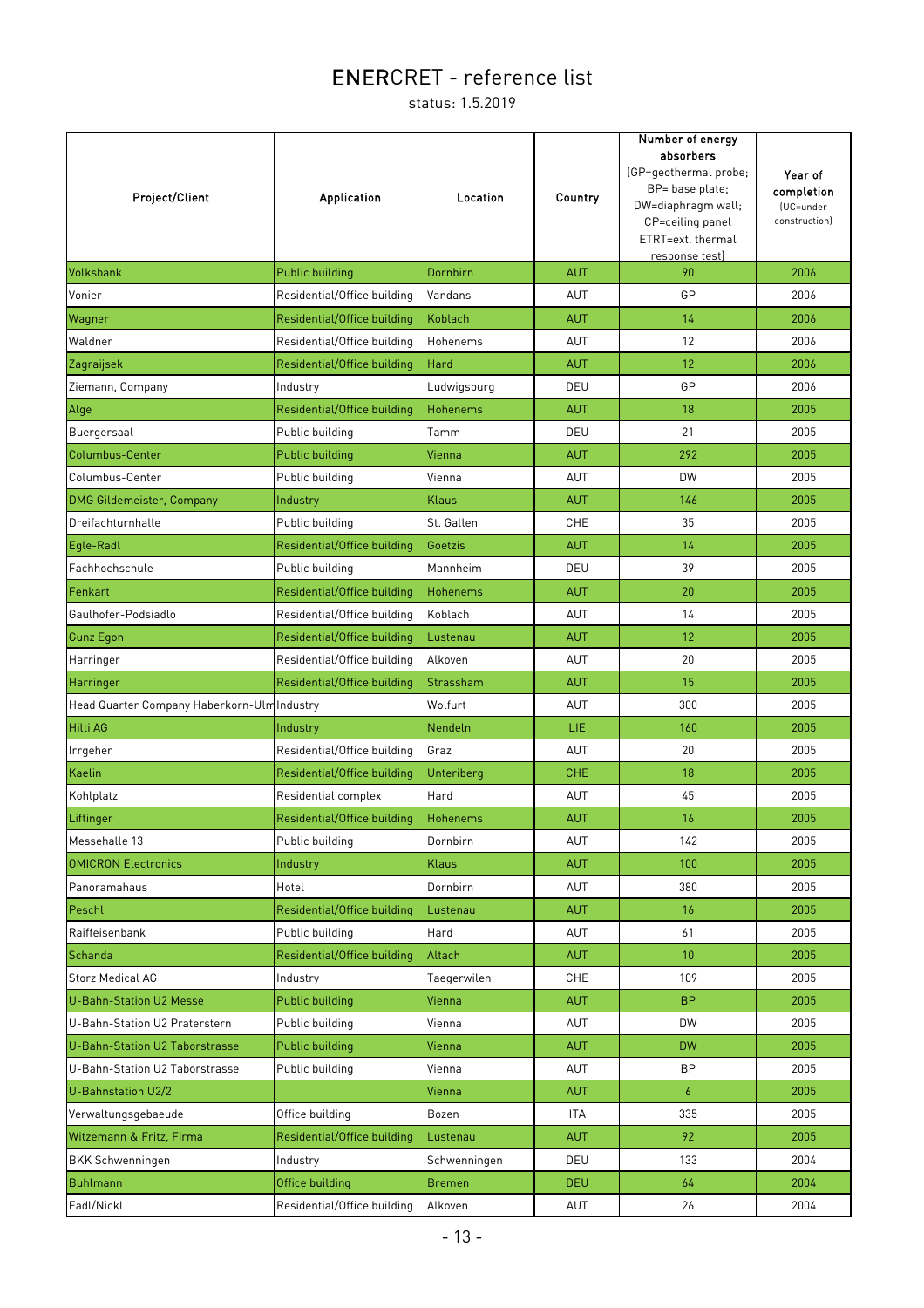| Project/Client                  | <b>Application</b>                      | Location         | Country                  | Number of energy<br>absorbers<br>(GP=geothermal probe;<br>BP= base plate;<br>DW=diaphragm wall;<br>CP=ceiling panel<br>ETRT=ext. thermal<br>response test) | Year of<br>completion<br>(UC=under<br>constructionl |
|---------------------------------|-----------------------------------------|------------------|--------------------------|------------------------------------------------------------------------------------------------------------------------------------------------------------|-----------------------------------------------------|
| Freizeit-/Erlebnisbad Fildorado | Industry                                | Filderstadt      | <b>DEU</b>               | 104                                                                                                                                                        | 2004                                                |
| Fruehlingsstr. Schmidle         | Residential complex                     | Lustenau         | AUT                      | 42                                                                                                                                                         | 2004                                                |
| Gemeindezentrum                 | Office building                         | <b>Blons</b>     | <b>AUT</b>               | 54                                                                                                                                                         | 2004                                                |
| Grabherr                        | Residential/Office building             | Lustenau         | <b>AUT</b>               | 20                                                                                                                                                         | 2004                                                |
| <b>Hochhaus Skyper</b>          | Public building                         | Frankfurt        | <b>DEU</b>               | 58                                                                                                                                                         | 2004                                                |
| House                           | Residential/Office building             | Nanjing          | <b>CHN</b>               | 56                                                                                                                                                         | 2004                                                |
| Kaercher Alfred, Company        | Industry                                | Winnenden        | <b>DEU</b>               | 59                                                                                                                                                         | 2004                                                |
| Kino Winterthur                 |                                         | Winterthur       | <b>CHE</b>               | 24                                                                                                                                                         | 2004                                                |
| Labor- and Office Microsynth    | Industry                                | <b>Balgach</b>   | <b>CHE</b>               | 100                                                                                                                                                        | 2004                                                |
| Landratsamt                     | Public building                         | Tuebingen        | DEU                      | 88                                                                                                                                                         | 2004                                                |
| Migros                          | Industry                                | <b>Buelach</b>   | <b>CHE</b>               | <b>BP</b>                                                                                                                                                  | 2004                                                |
| Museum Ritter-Sport             | Public building                         | Waldenbuch       | DEU                      | 73                                                                                                                                                         | 2004                                                |
| <b>Pallant House</b>            | Industry                                | Chichester       | <b>GB</b>                | 58                                                                                                                                                         | 2004                                                |
| Pariserplatz                    | Office building                         | Stuttgart        | DEU                      | 131                                                                                                                                                        | 2004                                                |
| Polizeibehoerde                 | Public building                         | Mettmann         | <b>DEU</b>               | 104                                                                                                                                                        | 2004                                                |
| Schatt                          | Residential/Office building             | Unteriberg       | <b>CHE</b>               | 12                                                                                                                                                         | 2004                                                |
| Sparkasse Bregenz               | Public building                         | <b>Bregenz</b>   | <b>AUT</b>               | 39                                                                                                                                                         | 2004                                                |
| Supermarket Sutterluety         | Industry                                | Dornbirn         | AUT                      | 82                                                                                                                                                         | 2004                                                |
| Supermarket Wedl & Dick         | Industry                                | Lauterach        | <b>AUT</b>               | 150                                                                                                                                                        | 2004                                                |
| t.i.m.e port                    | Industry                                | Bremerhaven      | DEU                      | 79                                                                                                                                                         | 2004                                                |
| <b>Tankstelle Suedramol</b>     | Industry                                | <b>Blaustein</b> | <b>DEU</b>               | 36                                                                                                                                                         | 2004                                                |
| <b>Travel Europe</b>            | Industry                                | <b>Stans</b>     | AUT                      | GP                                                                                                                                                         | 2004                                                |
| Ueberbauung Kranhaeuser         | Industry                                | Koeln            | <b>DEU</b>               | 179                                                                                                                                                        | 2004                                                |
| Atzig Company                   | Office building                         | Gamprin          | LIE                      | 123                                                                                                                                                        | 2003                                                |
| <b>Audi-Center Fink</b>         | Industry                                | Koblach          | <b>AUT</b>               | 41                                                                                                                                                         | 2003                                                |
| BYK Gulden F22                  | Industry                                | Konstanz         | DEU                      | 108                                                                                                                                                        | 2003                                                |
| Druckerei Wenin                 | Industry                                | Dornbirn         | <b>AUT</b>               | 90                                                                                                                                                         | 2003                                                |
| Element                         | Office building                         | Dornbirn         | <b>AUT</b>               | 212                                                                                                                                                        | 2003                                                |
| <b>Energietunnel Lainz</b>      | Public building                         | Vienna           | <b>AUT</b>               | 59                                                                                                                                                         | 2003                                                |
| <b>Hotel Post</b>               | Hotel                                   | Bezau            | AUT                      | GP                                                                                                                                                         | 2003                                                |
| <b>Kino Sargans</b>             |                                         | Sargans          | <b>CHE</b>               | 66                                                                                                                                                         | 2003                                                |
| Krick-Verlag                    | Industry                                | Eibelstadt       | DEU                      | 60                                                                                                                                                         | 2003                                                |
| Scheidl                         | Residential/Office building             | <b>Hohenems</b>  | <b>AUT</b>               | 12                                                                                                                                                         | 2003                                                |
| Steinlechner Apotheke/Pharmacy  | Health & Care building                  | Dornbirn         | AUT                      | 40                                                                                                                                                         | 2003                                                |
| Strabag-Zentrale                | Industry                                | Vienna           | <b>AUT</b>               | 245                                                                                                                                                        | 2003                                                |
| <b>SWR Mainz</b>                | Industry                                | Mainz            | DEU                      | BP                                                                                                                                                         | 2003                                                |
|                                 |                                         | St. Florian      |                          | 292                                                                                                                                                        | 2003                                                |
| Technologiezentrum TIZ 2+3      | Industry<br>Residential/Office building |                  | <b>AUT</b><br><b>CHE</b> | 16                                                                                                                                                         | 2003                                                |
| Thurnheer-Buenzli               |                                         | Berneck          |                          |                                                                                                                                                            |                                                     |
| Truetsch                        | Residential/Office building             | Unteriberg       | <b>CHE</b>               | 16                                                                                                                                                         | 2003                                                |
| Tschavoll                       | Residential/Office building             | Lustenau         | AUT                      | 27                                                                                                                                                         | 2003                                                |
| Vorarlberger Verlagsanstalt     | Industry                                | Dornbirn         | <b>AUT</b>               | 60                                                                                                                                                         | 2003                                                |
| VR-Bank                         | Public building                         | Bad Urach        | DEU                      | 66                                                                                                                                                         | 2003                                                |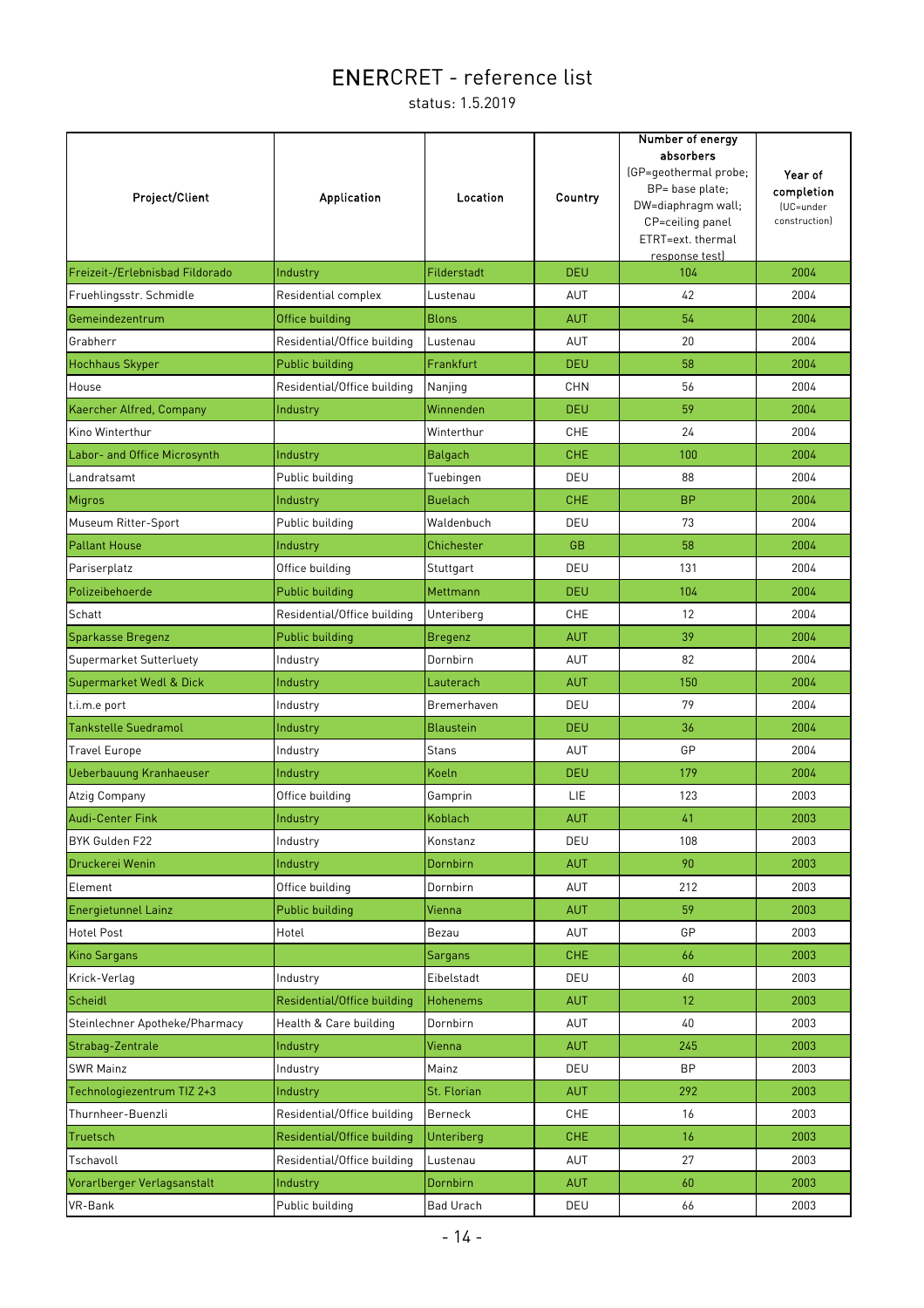| <b>Project/Client</b>          | <b>Application</b>          | Location           | Country    | Number of energy<br>absorbers<br>(GP=geothermal probe;<br>BP= base plate;<br>DW=diaphragm wall;<br>CP=ceiling panel<br>ETRT=ext. thermal<br>response test) | Year of<br>completion<br>(UC=under<br>construction) |
|--------------------------------|-----------------------------|--------------------|------------|------------------------------------------------------------------------------------------------------------------------------------------------------------|-----------------------------------------------------|
| <b>VR-Bank</b>                 | Public building             | Ellwangen          | <b>DEU</b> | 87                                                                                                                                                         | 2003                                                |
| Weiss Leonhard, Company        | Industry                    | Goeppingen         | DEU        | 144                                                                                                                                                        | 2003                                                |
| Yvonne-Georgi-Allee            | Office building             | Hannover           | <b>DEU</b> | <b>BP</b>                                                                                                                                                  | 2003                                                |
| ALBÖ, Company                  | Industry                    | Lustenau           | AUT        | 110                                                                                                                                                        | 2002                                                |
| <b>AOK</b>                     | Industry                    | Osnabrueck         | <b>DEU</b> | 120                                                                                                                                                        | 2002                                                |
| Bellagovista                   | Residential complex         | Lachen             | <b>CHE</b> | 150                                                                                                                                                        | 2002                                                |
| <b>Centrum Bank</b>            | <b>Public building</b>      | Vaduz              | LIE.       | 29                                                                                                                                                         | 2002                                                |
| Dividella AG                   | Industry                    | Grabs              | <b>CHE</b> | 160                                                                                                                                                        | 2002                                                |
| <b>Entory Home</b>             | Industry                    | Ettlingen          | <b>DEU</b> | 130                                                                                                                                                        | 2002                                                |
| Habichtweg                     | Residential complex         | Hard               | AUT        | 25                                                                                                                                                         | 2002                                                |
| Hinterholzer                   | Residential/Office building | Koblach            | <b>AUT</b> | 12                                                                                                                                                         | 2002                                                |
| Hoernliweg, Haus 1             | Residential complex         | Baech              | <b>CHE</b> | 20                                                                                                                                                         | 2002                                                |
| Hoernliweg, Haus 2             | Residential complex         | <b>Baech</b>       | <b>CHE</b> | 20                                                                                                                                                         | 2002                                                |
| Hoernliweg, Haus 3             | Residential complex         | Baech              | CHE        | 20                                                                                                                                                         | 2002                                                |
| Hoernliweg, Haus 4             | Residential complex         | <b>Baech</b>       | <b>CHE</b> | 20                                                                                                                                                         | 2002                                                |
| Hoernliweg, Haus 5             | Residential complex         | Baech              | <b>CHE</b> | 20                                                                                                                                                         | 2002                                                |
| Hoernliweg, Haus 6             | Residential complex         | <b>Baech</b>       | <b>CHE</b> | 20                                                                                                                                                         | 2002                                                |
| <b>Hotel Dorint</b>            | Hotel                       | Biel               | CHE        | 213                                                                                                                                                        | 2002                                                |
| Kaistrasse                     | Office building             | <b>Duesseldorf</b> | <b>DEU</b> | 114                                                                                                                                                        | 2002                                                |
| Keble College                  | Public building             | Oxford             | GB         | 83                                                                                                                                                         | 2002                                                |
| Laengle                        | <b>Residential complex</b>  | Koblach            | <b>AUT</b> | 22                                                                                                                                                         | 2002                                                |
| Luger                          | Residential/Office building | Hard               | AUT        | GP                                                                                                                                                         | 2002                                                |
| Montfortwerbung                | Industry                    | <b>Klaus</b>       | <b>AUT</b> | 70                                                                                                                                                         | 2002                                                |
| Office Honauerstrasse          | Office building             | Linz               | AUT        | 154                                                                                                                                                        | 2002                                                |
| Plenarsaal                     | Public building             | Kiel               | <b>DEU</b> | 29                                                                                                                                                         | 2002                                                |
| Regionaldirektion VGH          | Industry                    | Lueneburg          | DEU        | 98                                                                                                                                                         | 2002                                                |
| Sandherr-Verpackungen, Company | Industry                    | Diepoldsau         | <b>CHE</b> | 43                                                                                                                                                         | 2002                                                |
| Scherngell                     | Residential/Office building | Lustenau           | AUT        | 16                                                                                                                                                         | 2002                                                |
| <b>Sporthalle Rieden</b>       | Public building             | <b>Bregenz</b>     | <b>AUT</b> | <b>BP</b>                                                                                                                                                  | 2002                                                |
| Stadtamt                       | Industry                    | Leonding           | AUT        | 190                                                                                                                                                        | 2002                                                |
| Suedwestrundfunk               | Industry                    | Baden-Baden        | <b>DEU</b> | 69                                                                                                                                                         | 2002                                                |
| Syncom Unternehmenspark        | Industry                    | Brixen             | <b>ITA</b> | <b>BP</b>                                                                                                                                                  | 2002                                                |
| <b>Academy of Arts</b>         | <b>Public building</b>      | <b>Berlin</b>      | <b>DEU</b> | $BP + DW$                                                                                                                                                  | 2001                                                |
| Fussenegger B.                 | Residential/Office building | Hohenems           | AUT        | 12                                                                                                                                                         | 2001                                                |
| Geweygasse                     | <b>Residential complex</b>  | Vienna             | <b>AUT</b> | <b>BP</b>                                                                                                                                                  | 2001                                                |
| GEWOGE                         | Industry                    | Ludwigshafen       | DEU        | <b>BP</b>                                                                                                                                                  | 2001                                                |
| Kindergarten Moos              | Public building             | Salzburg           | <b>AUT</b> | 60                                                                                                                                                         | 2001                                                |
| Knuenz                         | Residential/Office building | Koblach            | AUT        | 14                                                                                                                                                         | 2001                                                |
| Malin                          | Residential/Office building | Nueziders          | <b>AUT</b> | 14                                                                                                                                                         | 2001                                                |
| Mitschek                       | Residential/Office building | Dornbirn           | AUT        | 12                                                                                                                                                         | 2001                                                |
| Oberlundesgericht Hamm         | <b>Public building</b>      | Hamm               | <b>DEU</b> | 105                                                                                                                                                        | 2001                                                |
| Rotkreuzzentrum                | Health & Care building      | Feldkirch          | AUT        | <b>BP</b>                                                                                                                                                  | 2001                                                |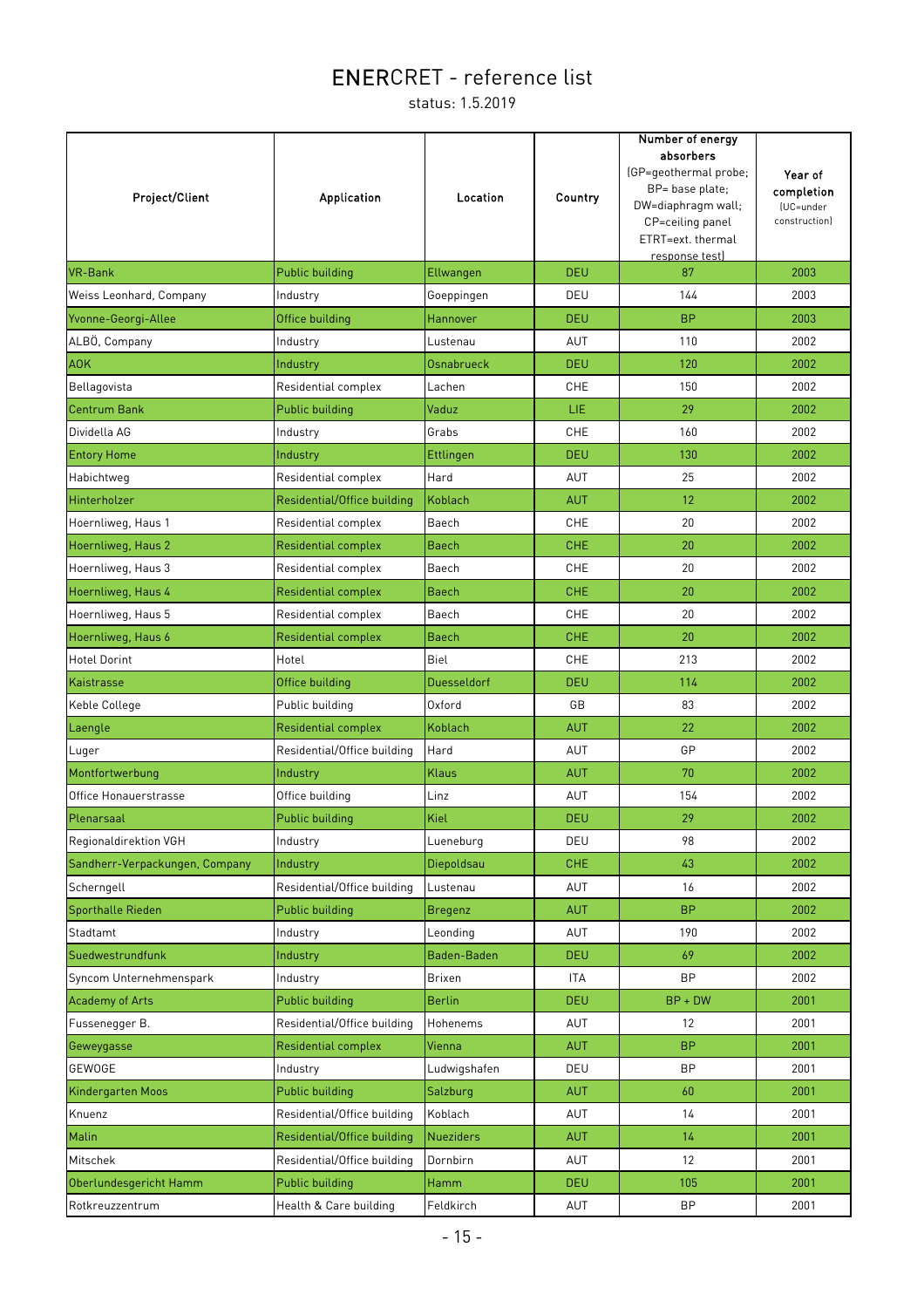| Project/Client                                 | Application                 | Location        | Country    | Number of energy<br>absorbers<br>(GP=geothermal probe;<br>BP= base plate;<br>DW=diaphragm wall;<br>CP=ceiling panel<br>ETRT=ext. thermal<br>response test) | Year of<br>completion<br>(UC=under<br>construction) |
|------------------------------------------------|-----------------------------|-----------------|------------|------------------------------------------------------------------------------------------------------------------------------------------------------------|-----------------------------------------------------|
| Sottopietra                                    | Residential/Office building | Dornbirn        | <b>AUT</b> | 18                                                                                                                                                         | 2001                                                |
| Verwaltungsgebaeude Ivoclar AG                 | Office building             | Schaan          | LIE        | 99                                                                                                                                                         | 2001                                                |
| Wohnungsgenossenschaft Hedwigstr.              | Residential/Office building | Duisburg        | <b>DEU</b> | 16                                                                                                                                                         | 2001                                                |
| APS GmbH                                       | Industry                    | Hoechst         | AUT        | 110                                                                                                                                                        | 2000                                                |
| Buchdruckerei                                  | Industry                    | Lustenau        | <b>AUT</b> | 430                                                                                                                                                        | 2000                                                |
| EA-Generali, Media Tower Head Quarte Industry  |                             | Vienna          | AUT        | <b>DW</b>                                                                                                                                                  | 2000                                                |
| Eurospar                                       | Industry                    | Lustenau        | <b>AUT</b> | 159                                                                                                                                                        | 2000                                                |
| Fachhochschule                                 | Public building             | Biberach        | DEU        | <b>BP</b>                                                                                                                                                  | 2000                                                |
| Faessler Installationen, Company               | Industry                    | Dornbirn        | <b>AUT</b> | 15                                                                                                                                                         | 2000                                                |
| Kongresshaus Salzburg                          | Public building             | Salzburg        | AUT        | <b>DW</b>                                                                                                                                                  | 2000                                                |
| Kronencarree                                   | Industry                    | Stuttgart       | <b>DEU</b> | <b>BP</b>                                                                                                                                                  | 2000                                                |
| Muehlepark                                     | Office building             | Vaduz           | <b>LIE</b> | <b>BP</b>                                                                                                                                                  | 2000                                                |
| Nord-Lundesbank                                | Public building             | <b>Hannover</b> | <b>DEU</b> | 122                                                                                                                                                        | 2000                                                |
| Pachler                                        | Residential/Office building | Hohenems        | AUT        | 36                                                                                                                                                         | 2000                                                |
| Sparkasse Weilheim                             | Public building             | Weilheim        | <b>DEU</b> | <b>BP</b>                                                                                                                                                  | 2000                                                |
| Swarovski AG                                   | Industry                    | Triesen         | LIE        | 17                                                                                                                                                         | 2000                                                |
| Toyota Ellensohn                               | Industry                    | Dornbirn        | <b>AUT</b> | 170                                                                                                                                                        | 2000                                                |
| UNI Koblenz Zentralgebaeude                    | Public building             | Koblenz         | DEU        | 52                                                                                                                                                         | 2000                                                |
| Vorarlberger Medienhaus, 2. Abschnitt          | Industry                    | Schwarzach      | <b>AUT</b> | 57                                                                                                                                                         | 2000                                                |
| Zahnradfabrik                                  | Industry                    | Friedrichshafen | DEU        | 320                                                                                                                                                        | 2000                                                |
| <b>Bank Wegelin</b>                            | Public building             | Vaduz           | LIE.       | <b>BP</b>                                                                                                                                                  | 1999                                                |
| Landesversicherungsanstalt                     | Public building             | Hamburg         | DEU        | <b>BP</b>                                                                                                                                                  | 1999                                                |
| Leitner                                        | Residential/Office building | <b>Hohenems</b> | <b>AUT</b> | 14                                                                                                                                                         | 1999                                                |
| Meusburger Helmut                              | Residential/Office building | Schwarzach      | <b>AUT</b> | 28                                                                                                                                                         | 1999                                                |
| <b>OMICRON, 1. Abschnitt</b>                   | Industry                    | <b>Klaus</b>    | <b>AUT</b> | 112                                                                                                                                                        | 1999                                                |
| Pfeiffer                                       | Office building             | Lauterach       | <b>AUT</b> | 36                                                                                                                                                         | 1999                                                |
| Staendige Vertretung Rheinlund-Pfalz           | Industry                    | <b>Berlin</b>   | <b>DEU</b> | <b>BP</b>                                                                                                                                                  | 1999                                                |
| Achbruecke Gewerbepark                         | Industry                    | Lauterach       | <b>AUT</b> | 99                                                                                                                                                         | 1998                                                |
| Baumgartner                                    | Residential/Office building | Diepoldsau      | <b>CHE</b> | 9                                                                                                                                                          | 1998                                                |
| Fussenegger Stefan/Brigitte                    | Residential/Office building | Hohenems        | AUT        | 32                                                                                                                                                         | 1998                                                |
| Gewuerzberger AG                               | Industry                    | Gamprin         | LIE.       | 143                                                                                                                                                        | 1998                                                |
| Ploner Roman                                   | Residential/Office building | Hohenems        | <b>AUT</b> | 12                                                                                                                                                         | 1998                                                |
| Roegener Baldur                                | Residential/Office building | Weingarten      | <b>DEU</b> | 31                                                                                                                                                         | 1998                                                |
| SAECO ESTRO GmbH                               | Industry                    | Lustenau        | <b>AUT</b> | 91                                                                                                                                                         | 1998                                                |
| Sternareal                                     | Industry                    | Rietzlern       | <b>AUT</b> | <b>BP</b>                                                                                                                                                  | 1998                                                |
| Tourismushaus Bregenz                          | Industry                    | Bregenz         | <b>AUT</b> | DW                                                                                                                                                         | 1998                                                |
| <b>Blum-Beschlaege Company</b>                 | Industry                    | Hoechst         | <b>AUT</b> | <b>BP</b>                                                                                                                                                  | 1997                                                |
| Discovery Centre on Marine Conservationndustry |                             | Toronto         | CAN        | 178                                                                                                                                                        | 1997                                                |
| Druckzentrum                                   | Industry                    | Oettwil am See  | CHE        | <b>BP</b>                                                                                                                                                  | 1997                                                |
| Eissporthalle Messe Dornbirn                   | Public building             | Dornbirn        | AUT        | 320                                                                                                                                                        | 1997                                                |
| Fehlmann Emil                                  | Residential/Office building | Altendorf       | <b>CHE</b> | 74                                                                                                                                                         | 1997                                                |
| Frei-Kuster Bruno/Vreni                        | Residential/Office building | Diepoldsau      | CHE        | 60                                                                                                                                                         | 1997                                                |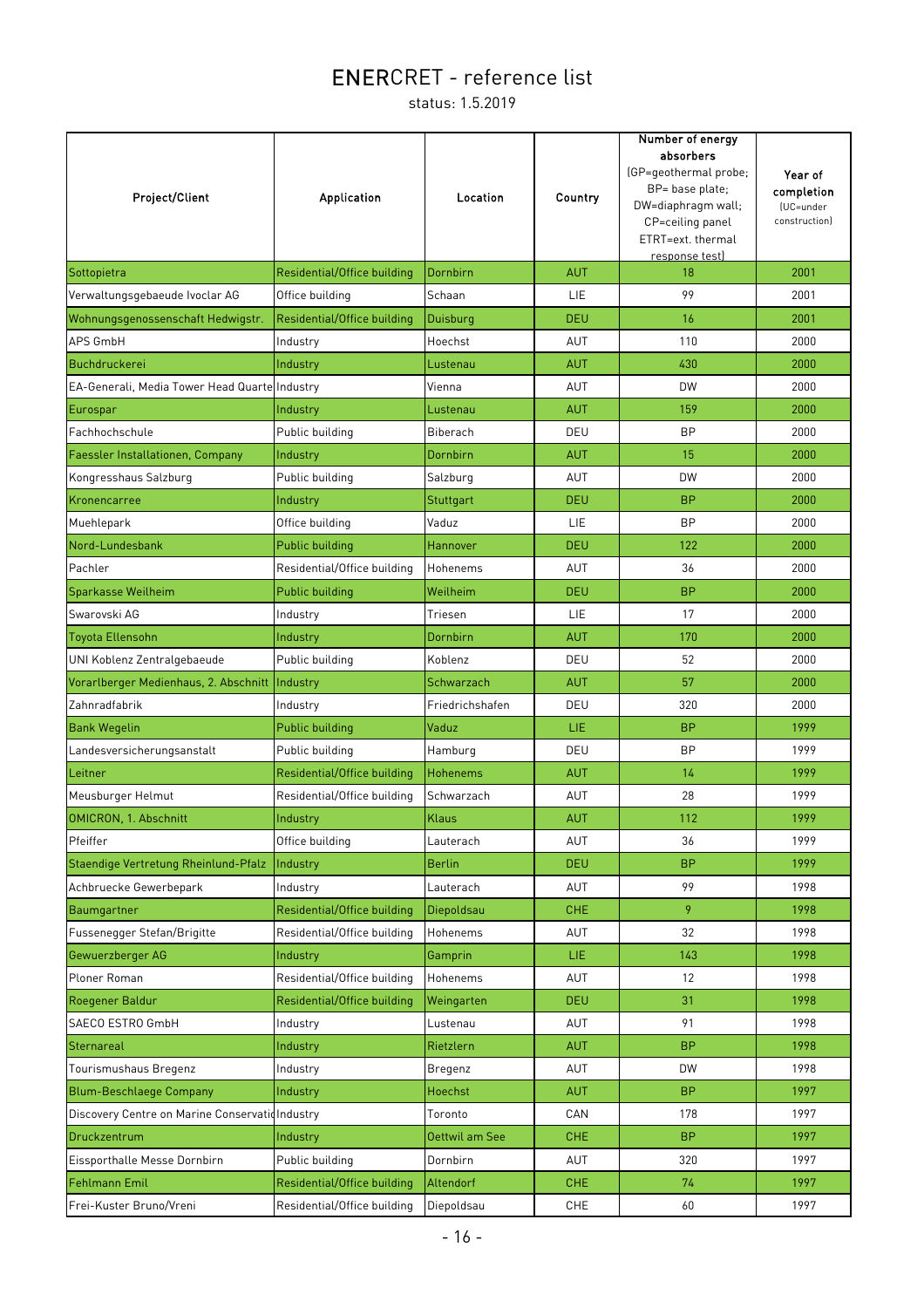| Project/Client                                                   | Application                 | Location                | Country    | Number of energy<br>absorbers<br>(GP=geothermal probe;<br>BP= base plate;<br>DW=diaphragm wall;<br>CP=ceiling panel<br>ETRT=ext. thermal<br>response test) | Year of<br>completion<br>(UC=under<br>constructionl |
|------------------------------------------------------------------|-----------------------------|-------------------------|------------|------------------------------------------------------------------------------------------------------------------------------------------------------------|-----------------------------------------------------|
| Gartenhof                                                        | Industry                    | St. Gallen              | <b>CHE</b> | <b>DW</b>                                                                                                                                                  | 1997                                                |
| Interunfall Versicherung                                         | Public building             | Bregenz                 | AUT        | <b>BP</b>                                                                                                                                                  | 1997                                                |
| K. Ochsner/D. Steiner                                            | Residential/Office building | Willerzell              | <b>CHE</b> | 34                                                                                                                                                         | 1997                                                |
| Kanamueller Erika, Mag.                                          | Residential/Office building | Fussach                 | AUT        | 55                                                                                                                                                         | 1997                                                |
| Lenz Norbert, Dr.                                                | Residential/Office building | <b>Hohenems</b>         | <b>AUT</b> | 40                                                                                                                                                         | 1997                                                |
| Mercedes Schneider GmbH & Co                                     | Industry                    | Dornbirn                | AUT        | 93                                                                                                                                                         | 1997                                                |
| Micheluzzi Kurt                                                  | Residential/Office building | Bregenz                 | <b>AUT</b> | 20                                                                                                                                                         | 1997                                                |
| Pfarrheim Lochau                                                 | Public building             | Lochau                  | AUT        | 43                                                                                                                                                         | 1997                                                |
| Photocolor AG, 2. Abschnitt                                      | Industry                    | Kreuzlingen             | <b>CHE</b> | 64                                                                                                                                                         | 1997                                                |
| Schifferer Armin, BMW-Vertretung                                 | Residential/Office building | Dornbirn                | AUT        | 123                                                                                                                                                        | 1997                                                |
| <b>Seocho Apartment Site</b>                                     | Industry                    | Seoul                   | <b>KOR</b> | <b>BP</b>                                                                                                                                                  | 1997                                                |
| Ammann Guenter/Susanne                                           | Residential/Office building | Fussach                 | AUT        | 16                                                                                                                                                         | 1996                                                |
| <b>Beck Markus/Michaela</b>                                      | Residential/Office building | Fussach                 | <b>AUT</b> | 22                                                                                                                                                         | 1996                                                |
| Birchler-Schoenbaechler S./K.                                    | Residential/Office building | Willerzell              | CHE        | 36                                                                                                                                                         | 1996                                                |
| Bischof, Company                                                 | Industry                    | Romanshorn              | <b>CHE</b> | <b>BP</b>                                                                                                                                                  | 1996                                                |
| Bregenzer Festspiel-/Kongresshaus Ge Public building             |                             | Bregenz                 | AUT        | 199                                                                                                                                                        | 1996                                                |
| <b>Christian Zahler</b>                                          | Residential/Office building | Unteriberg              | <b>CHE</b> | 16                                                                                                                                                         | 1996                                                |
| Eberle Edgar                                                     | Residential/Office building | Dornbirn                | AUT        | 21                                                                                                                                                         | 1996                                                |
| Gisela Kaelin                                                    | Residential/Office building | Unteriberg              | <b>CHE</b> | 18                                                                                                                                                         | 1996                                                |
| Kurzentrum, PVA der Arbeiter                                     | Public building             | <b>Bad Schallerbach</b> | AUT        | 143                                                                                                                                                        | 1996                                                |
| Schoenbaechler von Burg Esther and M Residential/Office building |                             | Willerzell              | <b>CHE</b> | 41                                                                                                                                                         | 1996                                                |
| Technisches Buero Tschernig                                      | Industry                    | Rankweil                | AUT        | <b>BP</b>                                                                                                                                                  | 1996                                                |
| Am Marktplatz                                                    | Office building             | Frauenfeld              | <b>CHE</b> | <b>BP</b>                                                                                                                                                  | 1995                                                |
| Berkmann Lascript, Company                                       | Industry                    | Hoerbranz               | <b>AUT</b> | 54                                                                                                                                                         | 1995                                                |
| Casanova Stefan/Marlis                                           | Residential/Office building | Koblach                 | <b>AUT</b> | 16                                                                                                                                                         | 1995                                                |
| COOP Rhy-Markt                                                   | Industry                    | Feuerthalen             | CHE        | <b>BP</b>                                                                                                                                                  | 1995                                                |
| <b>Mayer Alfons</b>                                              | Residential/Office building | Dornbirn                | <b>AUT</b> | 23                                                                                                                                                         | 1995                                                |
| Pago AG, Etiketten u. Etikettiersysteme Industry                 |                             | Grabs                   | <b>CHE</b> | 570                                                                                                                                                        | 1995                                                |
| <b>Ueberbauung Ziegelhof</b>                                     | Industry                    | Uznach                  | <b>CHE</b> | 62                                                                                                                                                         | 1995                                                |
| Volksbank                                                        | Public building             | Lustenau                | AUT        | <b>BP</b>                                                                                                                                                  | 1995                                                |
| Vorarlberger Medienhaus, 1. Abschnitt                            | Industry                    | Schwarzach              | <b>AUT</b> | 250                                                                                                                                                        | 1995                                                |
| Kultur- and Kinozentrum Werdenberg                               | Industry                    | <b>Buchs</b>            | CHE        | 180                                                                                                                                                        | 1994                                                |
| Laengle Dietmar, Company                                         | Industry                    | <b>Klaus</b>            | <b>AUT</b> | 50                                                                                                                                                         | 1994                                                |
| Vogt Guido                                                       | Residential/Office building | Wangen                  | CHE        | 22                                                                                                                                                         | 1994                                                |
| Alterssiedlung                                                   | Health & Care building      | Amriswil                | <b>CHE</b> | 89                                                                                                                                                         | 1993                                                |
| Artho Alois/Margit                                               | Industry                    | Jona                    | <b>CHE</b> | 31                                                                                                                                                         | 1993                                                |
| Drexel Guntram, Mag.                                             | Residential/Office building | Lustenau                | <b>AUT</b> | 29                                                                                                                                                         | 1993                                                |
| Federnfabrik Straub AG                                           | Industry                    | Wangs                   | CHE        | 150                                                                                                                                                        | 1993                                                |
| Finkernweg, Haus A                                               | <b>Residential complex</b>  | Kreuzlingen             | <b>CHE</b> | 84                                                                                                                                                         | 1993                                                |
| Finkernweg, Haus B                                               | Residential complex         | Kreuzlingen             | CHE        | 84                                                                                                                                                         | 1993                                                |
| Finkernweg, Haus C                                               | <b>Residential complex</b>  | Kreuzlingen             | <b>CHE</b> | 84                                                                                                                                                         | 1993                                                |
| Finkernweg, Haus D                                               | Residential complex         | Kreuzlingen             | CHE        | 58                                                                                                                                                         | 1993                                                |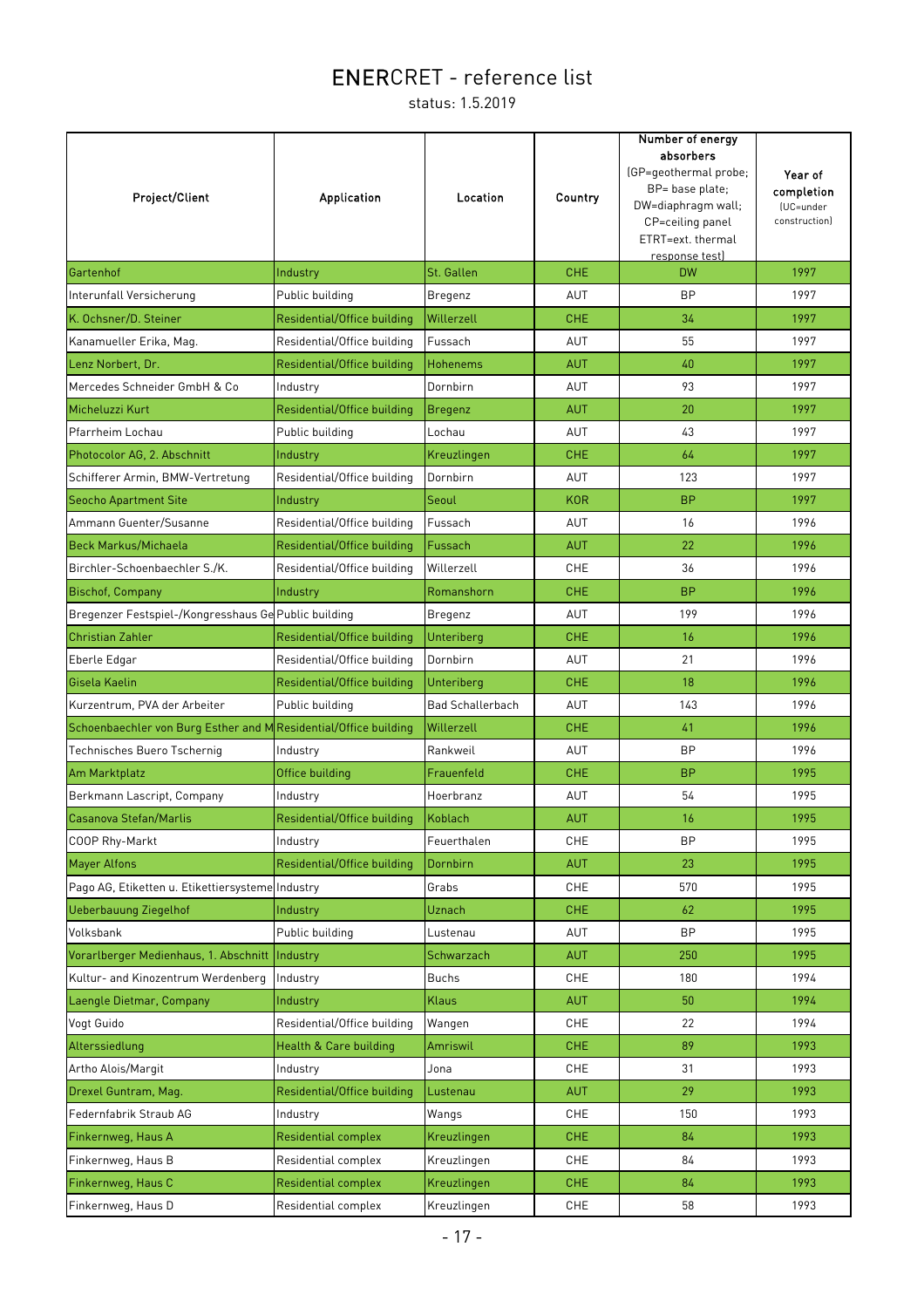| Project/Client                                                   | <b>Application</b>          | Location          | Country    | Number of energy<br>absorbers<br>(GP=geothermal probe;<br>BP= base plate;<br>DW=diaphragm wall;<br>CP=ceiling panel<br>ETRT=ext. thermal<br>response test) | Year of<br>completion<br>(UC=under<br>construction) |
|------------------------------------------------------------------|-----------------------------|-------------------|------------|------------------------------------------------------------------------------------------------------------------------------------------------------------|-----------------------------------------------------|
| Haemmerle Gerold/Susanne                                         | Residential/Office building | Dornbirn          | <b>AUT</b> | 13                                                                                                                                                         | 1993                                                |
| <b>Rothlin Walter</b>                                            | Residential/Office building | Wangen            | <b>CHE</b> | 16                                                                                                                                                         | 1993                                                |
| Rotter Robert, Baumeister                                        | Residential/Office building | Dornbirn          | <b>AUT</b> | 35                                                                                                                                                         | 1993                                                |
| Schulhaus Vilters-Wangs                                          | Public building             | Wangs             | <b>CHE</b> | 105                                                                                                                                                        | 1993                                                |
| Ambrosch Guenter/Monika                                          | Residential/Office building | Dornbirn          | <b>AUT</b> | 14                                                                                                                                                         | 1992                                                |
| Auto Wohlgenannt GmbH, Mazda Sales Industry                      |                             | Dornbirn          | AUT        | 168                                                                                                                                                        | 1992                                                |
| <b>Baukonsortium Maienriet</b>                                   | Industry                    | <b>Tscherlach</b> | <b>CHE</b> | 113                                                                                                                                                        | 1992                                                |
| <b>Bruhin Paul</b>                                               | Residential/Office building | Wangen            | <b>CHE</b> | 18                                                                                                                                                         | 1992                                                |
| <b>Bruhin Stefan</b>                                             | Residential/Office building | Wangen            | <b>CHE</b> | 23                                                                                                                                                         | 1992                                                |
| Erlachstrasse, Haus 4                                            | Residential complex         | Goetzis           | AUT        | 40                                                                                                                                                         | 1992                                                |
| Janco Jurgl-Murgole                                              | Residential/Office building | Rothenthurm       | <b>CHE</b> | 15                                                                                                                                                         | 1992                                                |
| Kohler Silvia                                                    | Residential/Office building | Dornbirn          | AUT        | 17                                                                                                                                                         | 1992                                                |
| Kraeutler GesmbH & Co, Pumpen, MendIndustry                      |                             | Lustenau          | <b>AUT</b> | 150                                                                                                                                                        | 1992                                                |
| Landesbank Vaduz                                                 | Public building             | Vaduz             | LIE        | <b>BP</b>                                                                                                                                                  | 1992                                                |
| Mayer Martin/Angelika                                            | Residential/Office building | Dornbirn          | <b>AUT</b> | 19                                                                                                                                                         | 1992                                                |
| Photocolor AG, 1. Abschnitt                                      | Industry                    | Kreuzlingen       | CHE        | 98                                                                                                                                                         | 1992                                                |
| Primarschule                                                     | Public building             | Triesenberg       | LIE.       | <b>BP</b>                                                                                                                                                  | 1992                                                |
| <b>Rothlin Paul</b>                                              | Residential/Office building | Wangen            | <b>CHE</b> | 29                                                                                                                                                         | 1992                                                |
| Sandgasse, Haus 2                                                | <b>Residential complex</b>  | Dornbirn          | <b>AUT</b> | 57                                                                                                                                                         | 1992                                                |
| <b>Schaettin Heinz</b>                                           | Residential/Office building | Wangen            | CHE        | 24                                                                                                                                                         | 1992                                                |
| Schnellmann Elmar                                                | Residential/Office building | Wangen            | <b>CHE</b> | 16                                                                                                                                                         | 1992                                                |
| Schnellmann Hans                                                 | Residential/Office building | Wangen            | <b>CHE</b> | 20                                                                                                                                                         | 1992                                                |
| Vogt Stefan                                                      | Residential/Office building | Wangen            | <b>CHE</b> | 19                                                                                                                                                         | 1992                                                |
| Vorarlberger Verlagsanstalt                                      | Industry                    | Dornbirn          | AUT        | 100                                                                                                                                                        | 1992                                                |
| Erlachstrasse, Haus 2                                            | <b>Residential complex</b>  | Goetzis           | <b>AUT</b> | 32                                                                                                                                                         | 1991                                                |
| <b>Flatz Werner</b>                                              | Residential/Office building | Hard              | AUT        | 14                                                                                                                                                         | 1991                                                |
| Kennerknecht Kurt u. Daniela                                     | Residential/Office building | Dornbirn          | <b>AUT</b> | 17                                                                                                                                                         | 1991                                                |
| Kleinbrod Rudolf, Mag. Wirtschaftstreul Public building          |                             | Dornbirn          | AUT        | 16                                                                                                                                                         | 1991                                                |
| <b>Messner Horst</b>                                             | Residential/Office building | Dornbirn          | <b>AUT</b> | 21                                                                                                                                                         | 1991                                                |
| Metzler Heinz and Anita, Ing.                                    | Residential/Office building | Dornbirn          | AUT        | 33                                                                                                                                                         | 1991                                                |
| <b>Rudics Peter</b>                                              | Residential/Office building | Lustenau          | <b>AUT</b> | 16                                                                                                                                                         | 1991                                                |
| Sandgasse, Haus 1                                                | Residential complex         | Dornbirn          | AUT        | 123                                                                                                                                                        | 1991                                                |
| <b>Ueberbauung Malerva</b>                                       | Industry                    | Sargans           | <b>CHE</b> | 68                                                                                                                                                         | 1991                                                |
| <b>Bell Stephan</b>                                              | Residential/Office building | Goetzis           | AUT        | 30                                                                                                                                                         | 1990                                                |
| Dr. A-Schneiderstr. Haus 1                                       | <b>Residential complex</b>  | <b>Hohenems</b>   | <b>AUT</b> | 42                                                                                                                                                         | 1990                                                |
| Dr. A-Schneiderstr. Haus 2/3                                     | Residential complex         | Hohenems          | <b>AUT</b> | 75                                                                                                                                                         | 1990                                                |
| Erlachstrasse, Haus 1                                            | <b>Residential complex</b>  | Goetzis           | <b>AUT</b> | 45                                                                                                                                                         | 1990                                                |
| Erlachstrasse, Haus 3                                            | Residential complex         | Goetzis           | AUT        | 51                                                                                                                                                         | 1990                                                |
| Felder Guenter/Barbara, ehem. Messne Residential/Office building |                             | Dornbirn          | <b>AUT</b> | 16                                                                                                                                                         | 1990                                                |
| Huber Udo                                                        | Residential/Office building | Dornbirn          | AUT        | 12                                                                                                                                                         | 1990                                                |
| Maeser Helmuth, Dr.                                              | Residential/Office building | Dornbirn          | <b>AUT</b> | 39                                                                                                                                                         | 1990                                                |
| Musikverein Dornbirn-Rohrbach                                    | Residential/Office building | Dornbirn          | AUT        | 10                                                                                                                                                         | 1990                                                |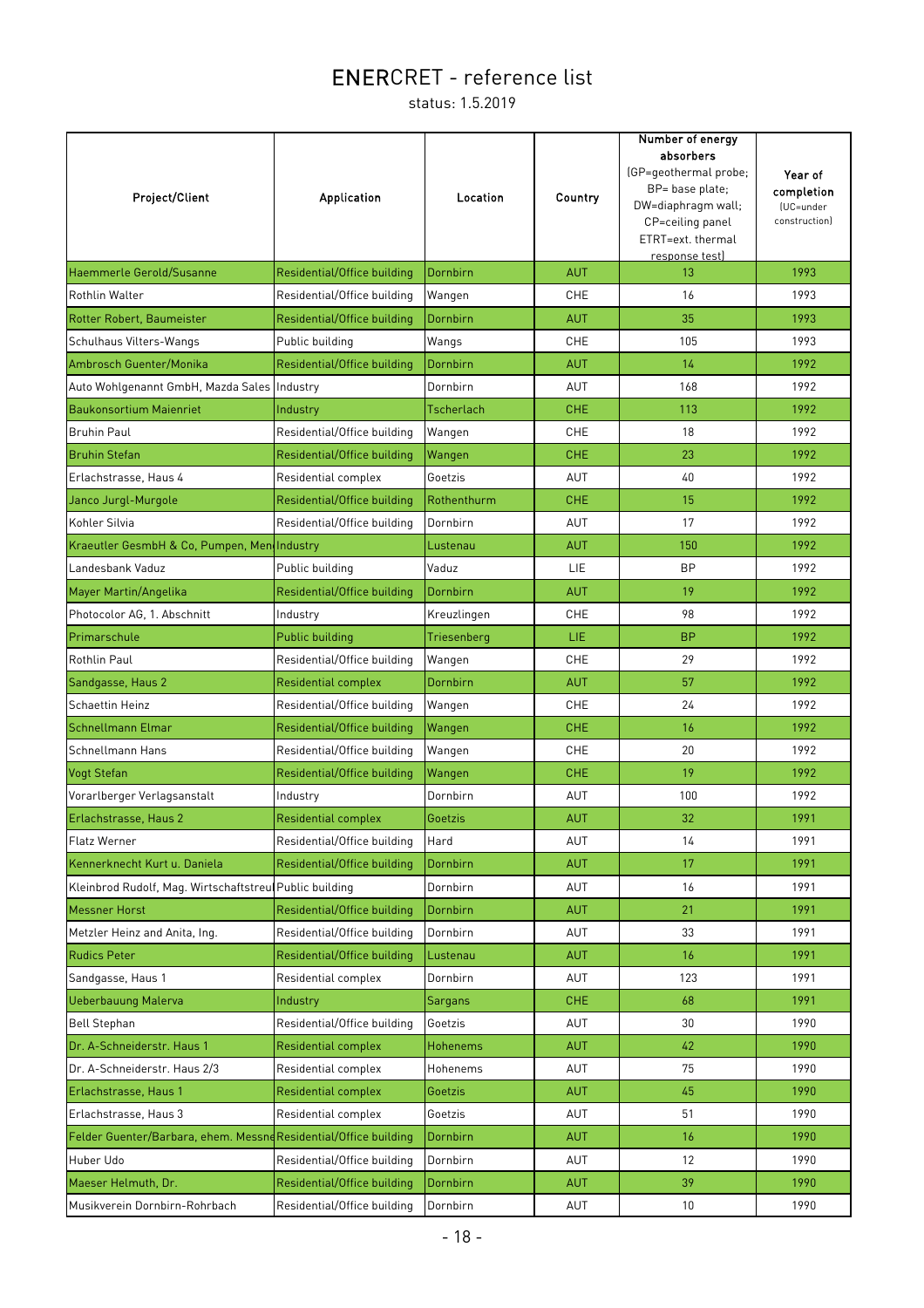| Project/Client                                        | Application                 | Location        | Country    | Number of energy<br>absorbers<br>(GP=geothermal probe;<br>BP= base plate;<br>DW=diaphragm wall;<br>CP=ceiling panel<br>ETRT=ext. thermal<br>response test) | Year of<br>completion<br>(UC=under<br>construction) |
|-------------------------------------------------------|-----------------------------|-----------------|------------|------------------------------------------------------------------------------------------------------------------------------------------------------------|-----------------------------------------------------|
| Office Company Naegelebau, 1. Abschni Office building |                             | <b>Roethis</b>  | <b>AUT</b> | 52                                                                                                                                                         | 1990                                                |
| Ortner GmbH, Werkzeugmaschinen                        | Industry                    | Dornbirn        | AUT        | 15                                                                                                                                                         | 1990                                                |
| <b>Schelling Anlagenbau GmbH</b>                      | Industry                    | Schwarzach      | <b>AUT</b> | 75                                                                                                                                                         | 1990                                                |
| Schwaerzler Reinhold                                  | Residential/Office building | Dornbirn        | <b>AUT</b> | 17                                                                                                                                                         | 1990                                                |
| Wichnerstrasse 5                                      | <b>Residential complex</b>  | Dornbirn        | <b>AUT</b> | 58                                                                                                                                                         | 1990                                                |
| Wichnerstrasse 6                                      | Residential complex         | Dornbirn        | AUT        | 57                                                                                                                                                         | 1990                                                |
| Wichnerstrasse 7                                      | <b>Residential complex</b>  | Dornbirn        | <b>AUT</b> | 66                                                                                                                                                         | 1990                                                |
| Amann Getrud, Amann Reisen                            | Residential/Office building | Hohenems        | <b>AUT</b> | 44                                                                                                                                                         | 1989                                                |
| <b>Bettini August</b>                                 | Residential/Office building | <b>Hohenems</b> | <b>AUT</b> | $\boldsymbol{6}$                                                                                                                                           | 1989                                                |
| Blum Josef                                            | Residential/Office building | Hoechst         | AUT        | 12                                                                                                                                                         | 1989                                                |
| <b>Christof Norbert</b>                               | Residential/Office building | Dornbirn        | <b>AUT</b> | 15                                                                                                                                                         | 1989                                                |
| Gartengasse                                           | Residential complex         | Hohenems        | <b>AUT</b> | 77                                                                                                                                                         | 1989                                                |
| <b>Gustav Hunziker AG</b>                             | Industry                    | Kerzers         | <b>CHE</b> | 332                                                                                                                                                        | 1989                                                |
| Leikam Rolund                                         | Residential/Office building | Hard            | <b>AUT</b> | 11                                                                                                                                                         | 1989                                                |
| Lenz Renate                                           | Residential/Office building | Dornbirn        | <b>AUT</b> | 28                                                                                                                                                         | 1989                                                |
| Leopold Richard, Ing.                                 | Residential/Office building | Hohenems        | AUT        | 18                                                                                                                                                         | 1989                                                |
| Maeser Philipp GmbH, Strickwaren                      | Industry                    | Dornbirn        | <b>AUT</b> | 98                                                                                                                                                         | 1989                                                |
| Mazda Maier Walter GmbH & Co                          | Industry                    | Goetzis         | AUT        | 32                                                                                                                                                         | 1989                                                |
| Mehlsack Edwin/Sonja                                  | Residential/Office building | Schwarzach      | <b>AUT</b> | 12                                                                                                                                                         | 1989                                                |
| Ritter                                                | Residential/Office building | Dornbirn        | AUT        | 12                                                                                                                                                         | 1989                                                |
| <b>Rotter Michael</b>                                 | Residential/Office building | Dornbirn        | <b>AUT</b> | 13                                                                                                                                                         | 1989                                                |
| Spieler Gerhard                                       | Residential/Office building | Lustenau        | AUT        | 21                                                                                                                                                         | 1989                                                |
| <b>Steurer Harald</b>                                 | Residential/Office building | Hard            | <b>AUT</b> | 14                                                                                                                                                         | 1989                                                |
| Bell Hans Industrygetraenkevertrieb, CoIndustry       |                             | Koblach         | AUT        | 55                                                                                                                                                         | 1988                                                |
| Benzer Helmut, Mag.                                   | Residential/Office building | <b>Hohenems</b> | <b>AUT</b> | 30                                                                                                                                                         | 1988                                                |
| <b>Faessler Doris</b>                                 | Residential/Office building | Dornbirn        | <b>AUT</b> | 14                                                                                                                                                         | 1988                                                |
| Haefele Hilmar                                        | Residential/Office building | <b>Hohenems</b> | <b>AUT</b> | 17                                                                                                                                                         | 1988                                                |
| Haefele Norbert, Mag.                                 | Residential/Office building | Hohenems        | AUT        | 18                                                                                                                                                         | 1988                                                |
| Homann Eveline                                        | Residential/Office building | Hard            | <b>AUT</b> | 11                                                                                                                                                         | 1988                                                |
| Lenz                                                  | Residential/Office building | Dornbirn        | AUT        | 23                                                                                                                                                         | 1988                                                |
| <b>MBA-Daemmstoffe GmbH</b>                           | Industry                    | Dornbirn        | <b>AUT</b> | 21                                                                                                                                                         | 1988                                                |
| Meier Verpackungen GmbH                               | Industry                    | Hohenems        | AUT        | 58                                                                                                                                                         | 1988                                                |
| <b>Nagel Susanne</b>                                  | Residential/Office building | Hard            | <b>AUT</b> | 10 <sup>°</sup>                                                                                                                                            | 1988                                                |
| Niedertscheider Markus                                | Residential/Office building | Dornbirn        | <b>AUT</b> | 18                                                                                                                                                         | 1988                                                |
| Oehe Karl                                             | Residential/Office building | <b>Hohenems</b> | <b>AUT</b> | 16                                                                                                                                                         | 1988                                                |
| Rusch Reinhard                                        | Residential/Office building | Dornbirn        | AUT        | 18                                                                                                                                                         | 1988                                                |
| <b>Sport Mathis</b>                                   | Public building             | <b>Hohenems</b> | <b>AUT</b> | 62                                                                                                                                                         | 1988                                                |
| Uebelher Gabriele                                     | Residential/Office building | Hard            | AUT        | 11                                                                                                                                                         | 1988                                                |
| <b>Vogel Peter/Doris</b>                              | Residential/Office building | Hard            | <b>AUT</b> | 11                                                                                                                                                         | 1988                                                |
| Walser Manfred                                        | Residential/Office building | Hard            | AUT        | 11                                                                                                                                                         | 1988                                                |
| Wichnerstrasse 1                                      | <b>Residential complex</b>  | Dornbirn        | <b>AUT</b> | 63                                                                                                                                                         | 1988                                                |
| Wichnerstrasse 2                                      | Residential complex         | Dornbirn        | AUT        | 72                                                                                                                                                         | 1988                                                |